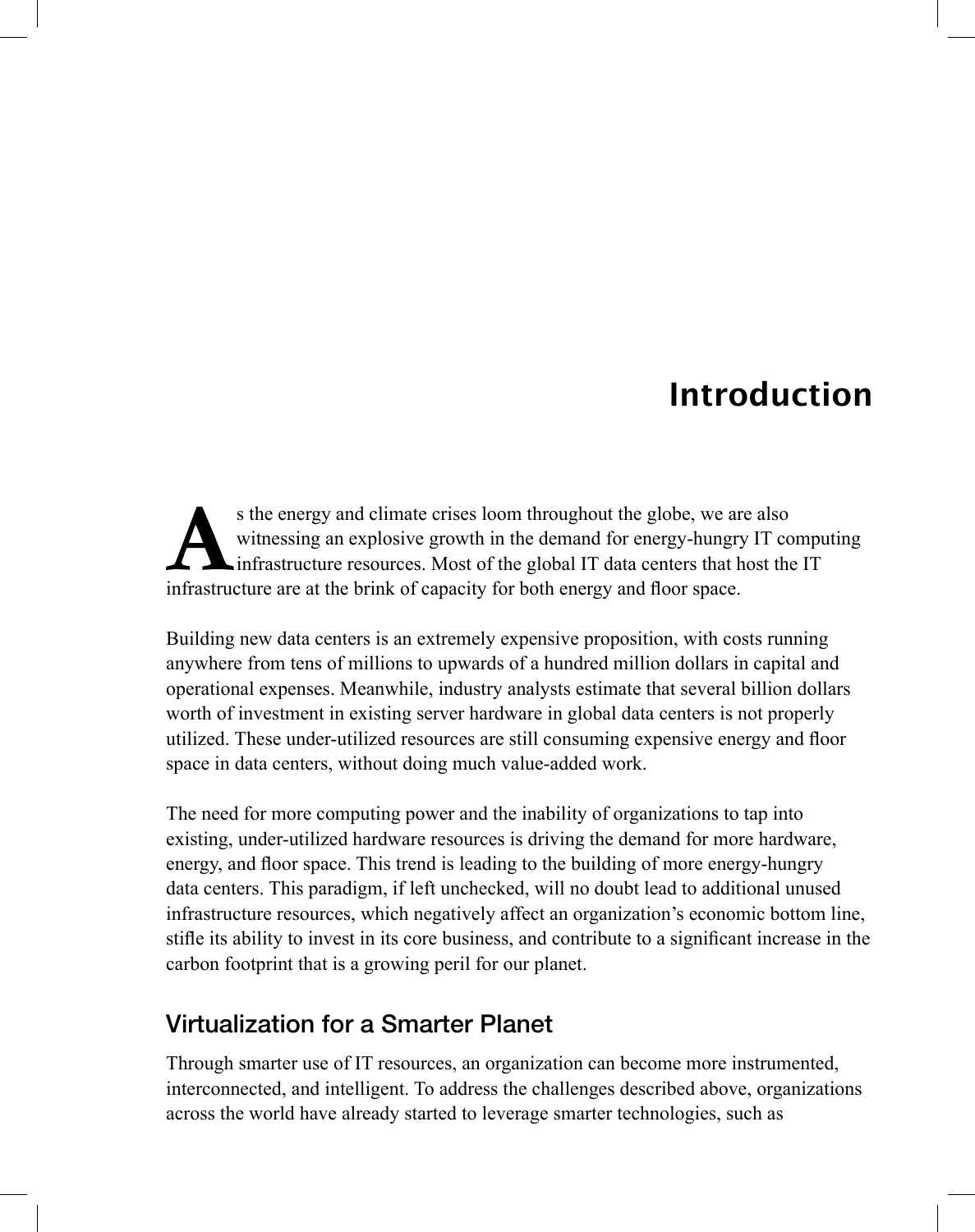#### **2** *IT Virtualization Best Practices*

*virtualization* . This technology allows us to "slice" a single piece of physical hardware (a server and storage) and the associated physical network resources into pools of many virtual resources. This allows a single physical resource to act as and host many virtual resources, with the promise of reducing IT infrastructure complexity and costs.

Virtualization reduces the energy and floor space footprint required to host the otherwise many physical hardware resources. Mature technologies from several vendors exist in the marketplace today, allowing IT organizations to adopt virtualization and to exploit several infrastructure-related benefits. However, virtualization technologies alone, without the benefit of a smartly engineered transformation effort, have fallen short of providing their promised benefits. These technologies, alone, do not provide the return on investment that resonates with an organization's lines of business (LOBs). For LOBs, data centers are one of the several enablers of their mission to improve margins, slice down operational costs, reduce their carbon footprint, and attain business efficiencies to fuel their business growth.

 Organizations that have adopted virtualization technology have, in general, seen a reduction in their energy, hardware, and floor space spending. However, the successful extraction of overall business value and benefits from virtualization technology has been extremely challenging to realize for the LOB stakeholders. Research and industry experience have revealed that these challenges arise due to an organization's inability to properly plan, engineer, and manage the transformation effort. These challenges are exacerbated by the complexity inherent in transforming legacy IT infrastructure, applications, business processes, management systems, and the organizational structure, which are all affected by a virtualization transformation. Often, the net results are significant delays in virtualization project schedules, a substantial increase in operations costs to transform the IT infrastructure to a virtualized state, and a higher-than-expected cost to manage them, going forward. The unwanted increase in transformation and ongoing operations costs lead to the erosion of net benefits and cost savings, which would otherwise be compelling business drivers for all key stakeholders of a virtualization transformation.

 This book provides an approach based on service patterns to transform IT infrastructures to a virtualized state. It also discusses how to manage IT infrastructures, while optimizing both technical and organizational resources to derive compelling business value for the organization. Our service patterns are derived from our globally acknowledged technical and thought leadership in several areas, including the following: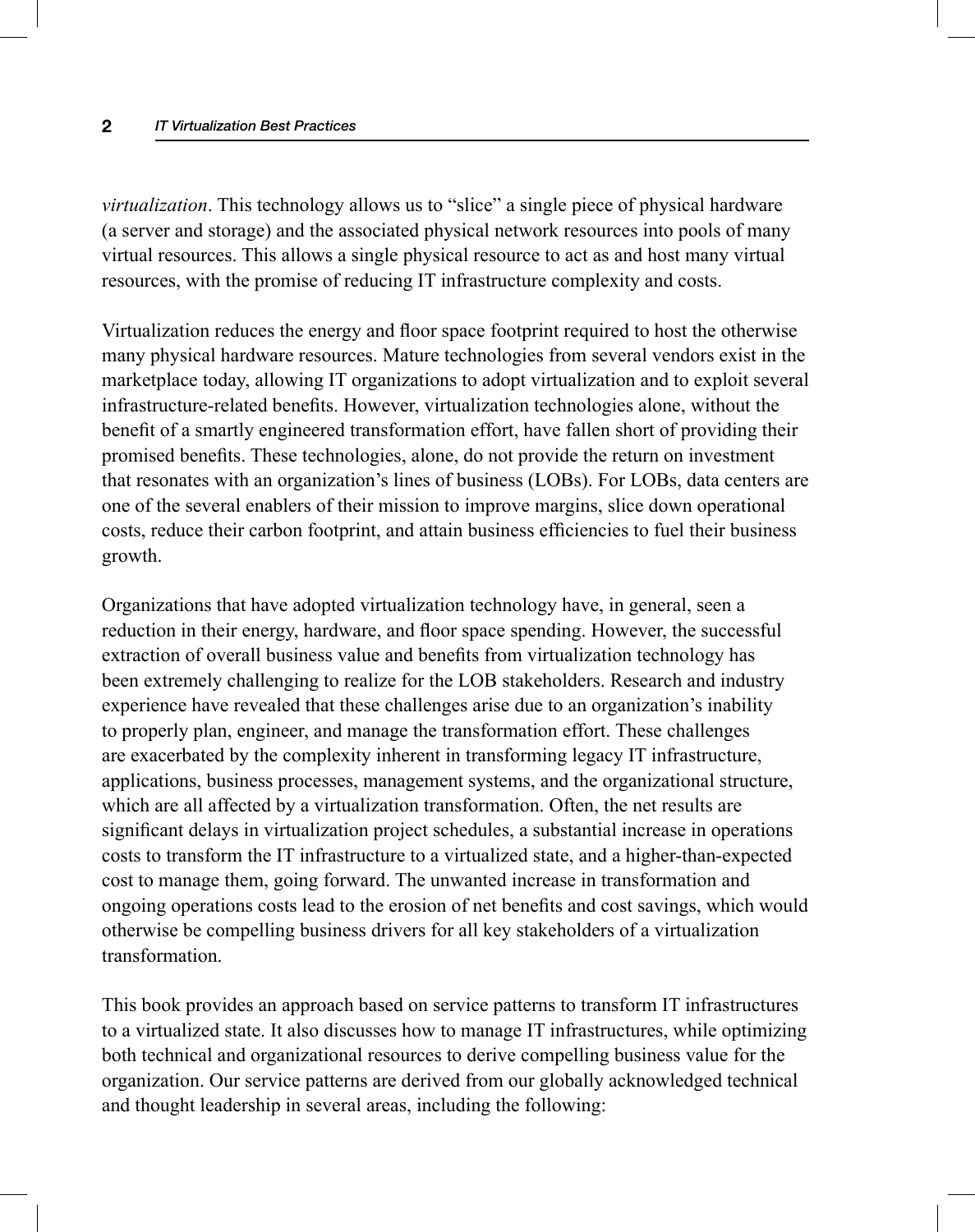- Leadership, insights, and experiences from successfully executing virtualization projects and from virtualizing thousands of infrastructure resources (servers, storage, and network) for global organizations across all industry sectors
- Global experience and leadership in applying organizational theory, business process reengineering, and lean methodologies to optimize the organizational constructs and labor models required to support very complex organizational transitions and business environments
- Leadership in the development and management of hardware, software, and systems management technologies for virtualization
- Global leadership in developing and applying "green" technologies for managing global data centers built over several millions of square feet of raised floor space

 This book provides an end-to-end approach for virtualization transformations, leading to efficient and cost-optimized virtualized infrastructures and data centers. Our goal is to ensure that virtualized data centers are transformed to provide business value, which transcends the traditional infrastructure cost-optimization business proposition for a CIO.

 For organizations embracing virtualization technologies to address the energy and infrastructure resource challenges of the data center, our approach enables their several lines of business to do the following:

- Become more productive in managing their overall costs
- Be agile in provisioning new business services and improving time to market
- Be proactive in catering to rapidly changing business models and client demands
- Become more "charged" as an engine for fueling business growth, with innovation in technology and business process change
- Produce direct value to their clients by optimizing their value chain
- Become more successful at improving their shareholders' equity

Without the benefit of leveraging an approach such as our service-patterns methodology for virtualization transformations, most organizations will continue to stumble as they navigate their way through. They will continue to face extreme challenges in realizing the business value from developing and managing virtualized infrastructures.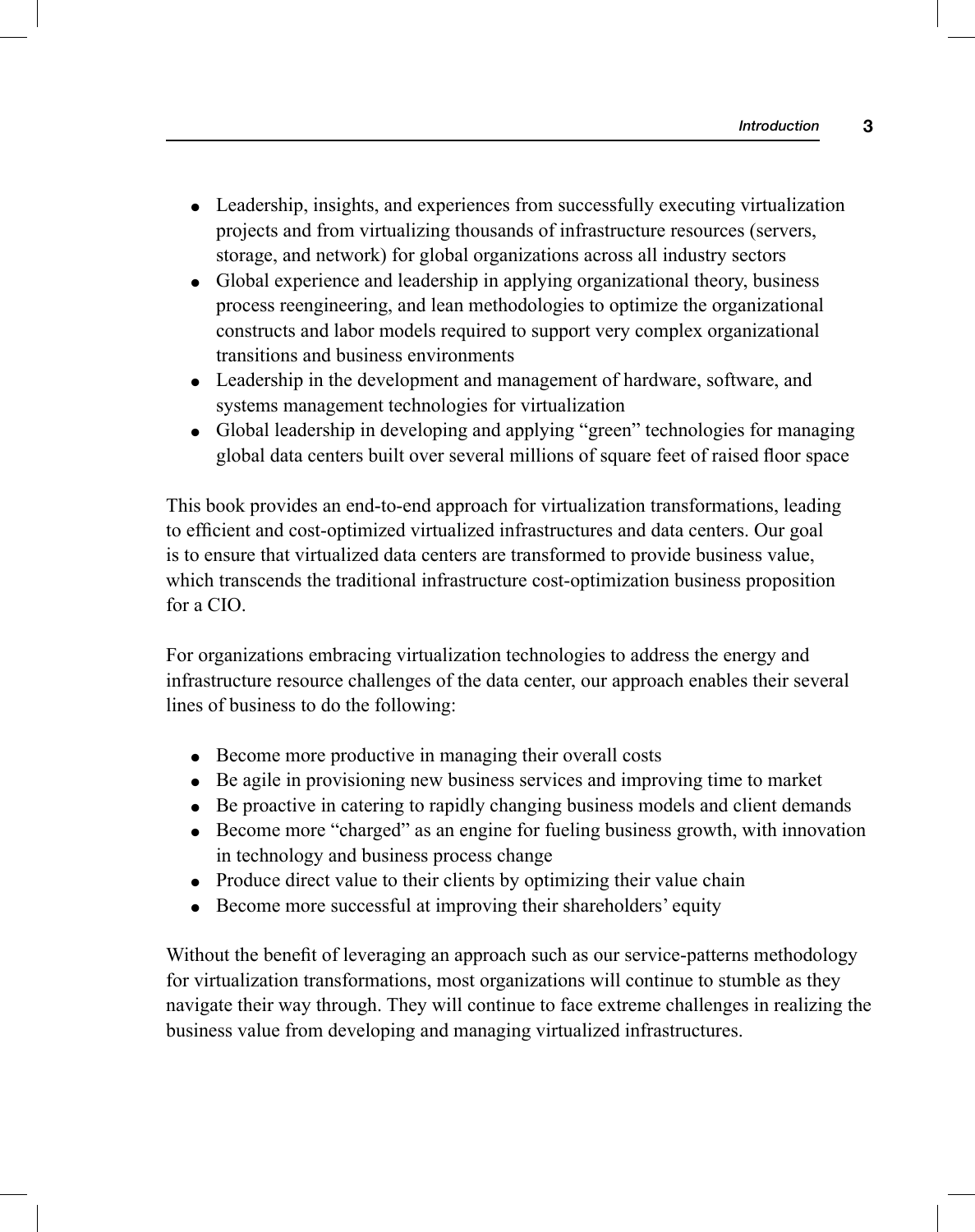## **The Organization of this Book**

This book is organized as follows:

- Chapter 1 describes various types of virtualization technologies. It also describes how emerging technologies, such as cloud computing, will leverage virtualization and the Web, to play a valuable role in the implementation of IT infrastructures of the future.
- Chapter 2 addresses why virtualization is important for green data centers, which are a critical component of our strategy for building a smarter planet and for reducing the carbon footprint generated by IT resources globally.
- Chapter 3 introduces the concept of a lean transformation. It discusses the eight commonly known types of waste and describes the seven lean levers that are the building blocks of our patterns for virtualization.
- Chapter 4 describes a template for patterns, which we use to document and illustrate our service patterns for virtualization.
- Chapters 5 through 11 present the seven patterns for virtualization in terms of the seven lean levers, namely: Segmenting Complexity, Redistributing Activities, Pooling Resources, Flexible Resource Balancing, Reducing Incoming Hardware Infrastructure and Work, Reducing Non-Value-Added Work, and Standard Operations.
- Chapter 12 describes the essential components of a lean implementation.
- Chapter 13 provides guidance toward building a virtualization business case to demonstrate the financial return that your virtualization project can bring to your organizational stakeholders.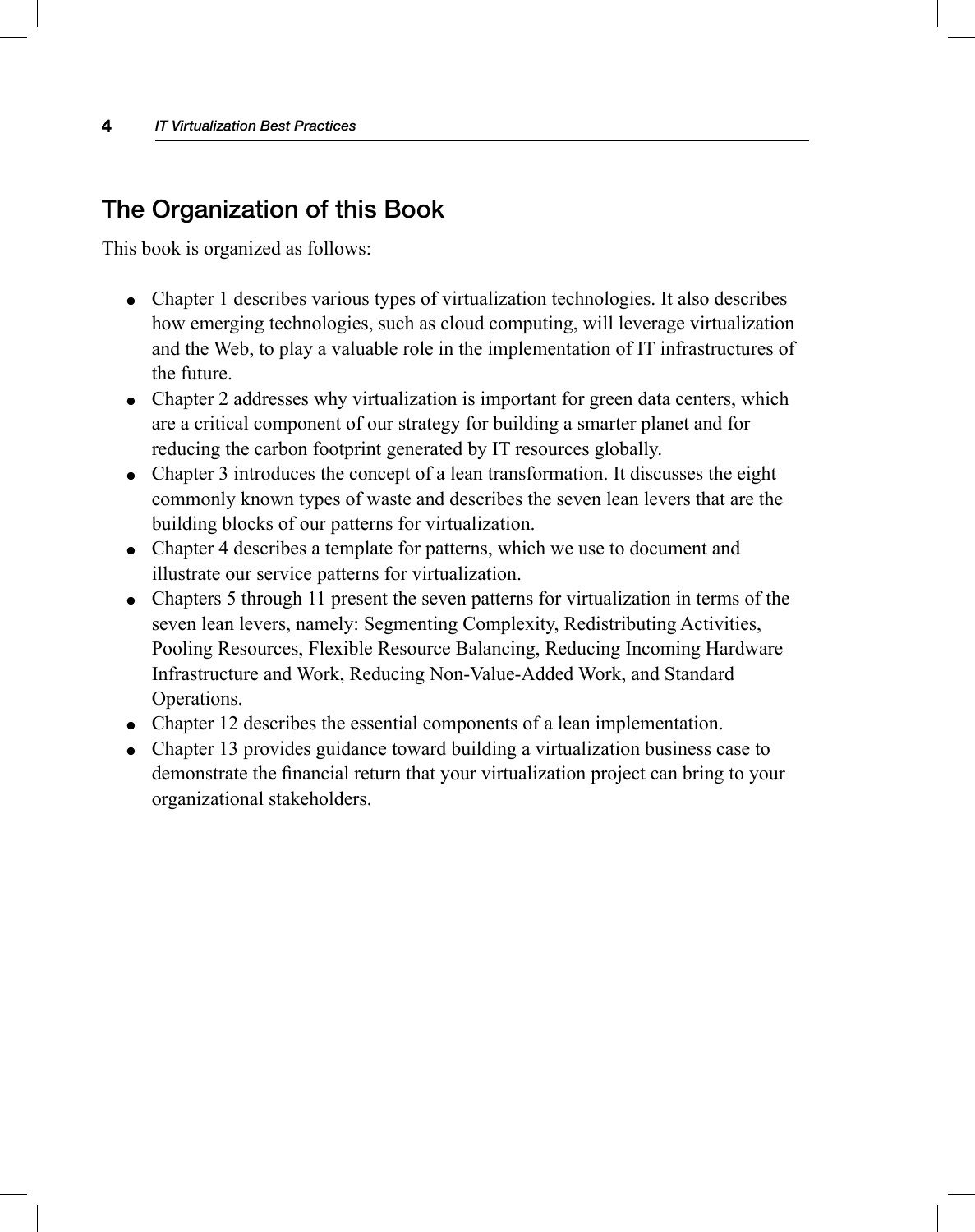# CHAPTER 2

# Why Virtualization Matters for Green Data Centers

**Solution** of the past decade, we have all witnessed changes to our lives made possible by IT. Cell phones have been upgraded to smart phones, which are now being used for almost everything except making a phone call. Hybr by IT. Cell phones have been upgraded to smart phones, which are now being used for almost everything except making a phone call. Hybrid cars can parallelpark themselves. Personal video recorders allow you to watch days of prerecorded programming at your convenience. New laws require medical information to be kept for the life of the patient. Just imagine how much data will be kept on someone who is born today and lives to be over 100!

 Similar new applications have arisen at the corporate level. However, because IT organizations often spend over 70 percent of their budgets just to maintain previously installed applications, less than 30 percent is left for tactical and strategic improvements.

 At the same time, customers have become more dependent on these applications, requiring an increase in requirements for business continuity and security. Many people are familiar with the phrase "mission critical," whose origins lie in IT applications sent aboard space missions that were not allowed to fail, such as life support systems. Availability was improved with the addition of redundant systems. Today, every industry has mission-critical applications. From neo-natal monitoring in a hospital, to stockmarket trading, to monitoring the energy grid, redundant systems are put in place to prevent failure. This redundant equipment requires data center resources, which drive up the cost of IT support.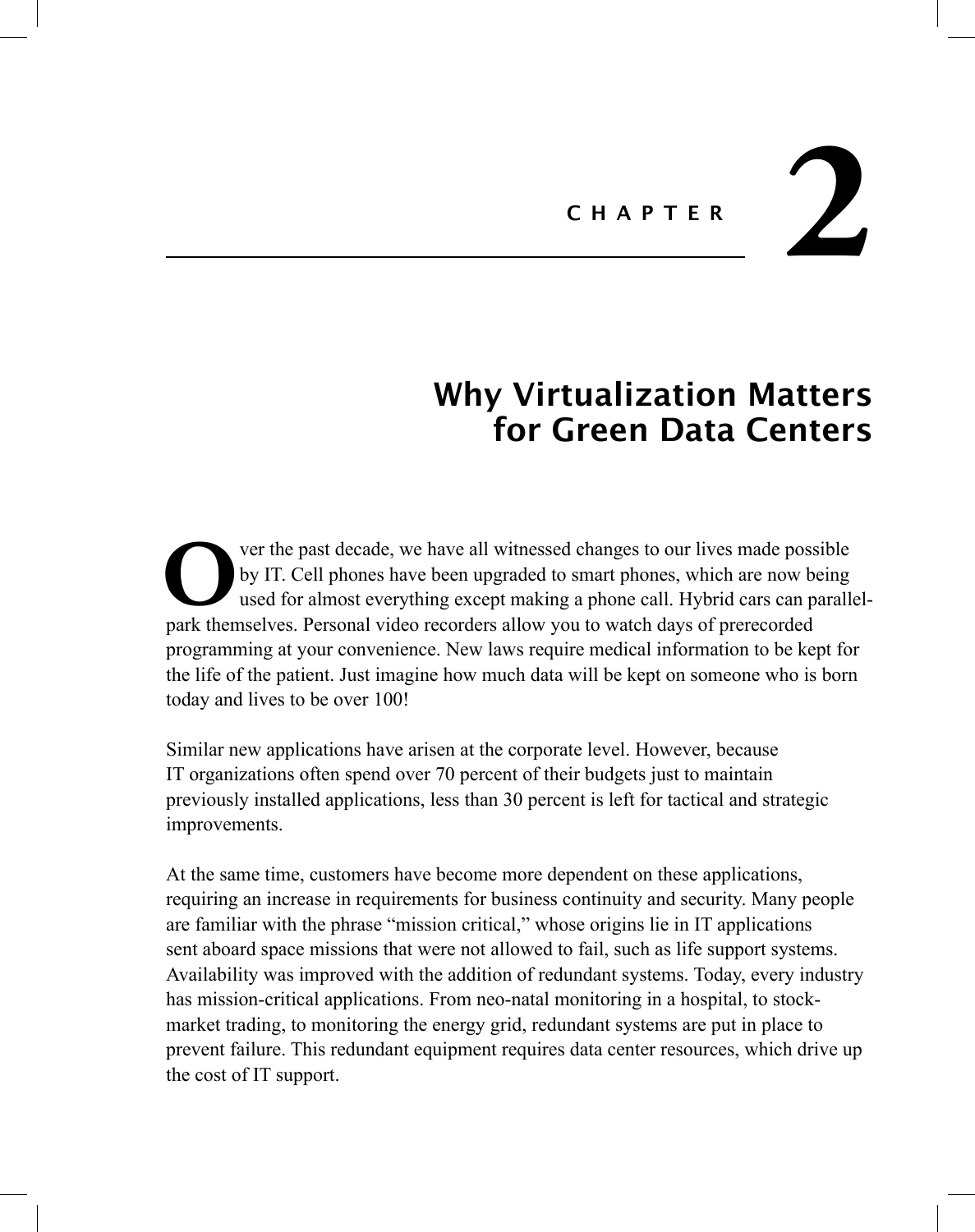The dependence on applications has also driven the need to make them more secure. While IT organizations have voluntarily increased security, regulations have been put in place in several industries to minimize the risks associated with a security breach. In the medical profession, for example, the U.S. Health Insurance Portability and Accountability Act of 1996 (HIPAA) contains provisions for the security and privacy of health data. These additional security requirements, and the resources required to support and audit them, continue to drive up the cost of operational IT support.

 The demand for new applications, combined with the need to secure them, has also increased the amount of IT equipment required. Data volumes and network bandwidth are doubling every 18 months. Devices accessing data over the Internet are doubling every 2.5 years. This increase in IT equipment has driven a corresponding increase in data center requirements, as there needs to be a place to put all this new equipment.

 This equipment also needs to be powered. Studies have shown that IT equipment used about 180 billion kilowatt-hours of electricity in the United States in 2005, roughly two percent of the energy generated in the country. At current growth rates, IT's power requirements are expected to double by 2012. At ten cents per kilowatt-hour, this equates to \$36 billion in IT energy costs. Unfortunately, studies have also shown that the cost of energy has increased by 44 percent from 2004 to 2009, with estimates of annual doubledigit growth for the next several years. Meanwhile, most IT organizations have flat or decreasing IT budgets, so this increase in energy costs is often offset by decreases in tactical and strategic improvements to the IT environment.

 To summarize, the operational challenges surrounding IT organizations are approaching a breaking point because of these trends:

- Electronic data processing demand is increasing for new applications.
- Electronic data processing demand is increasing due to business-continuity redundancy requirements.
- Electronic data processing demand is increasing due to security requirements.
- IT equipment and electricity use is tied to increased demand, raising data center costs.
- Energy costs are also going up, due to per-unit price increases.
- IT organizations must compensate for these increased costs to stay within flat or declining budgets.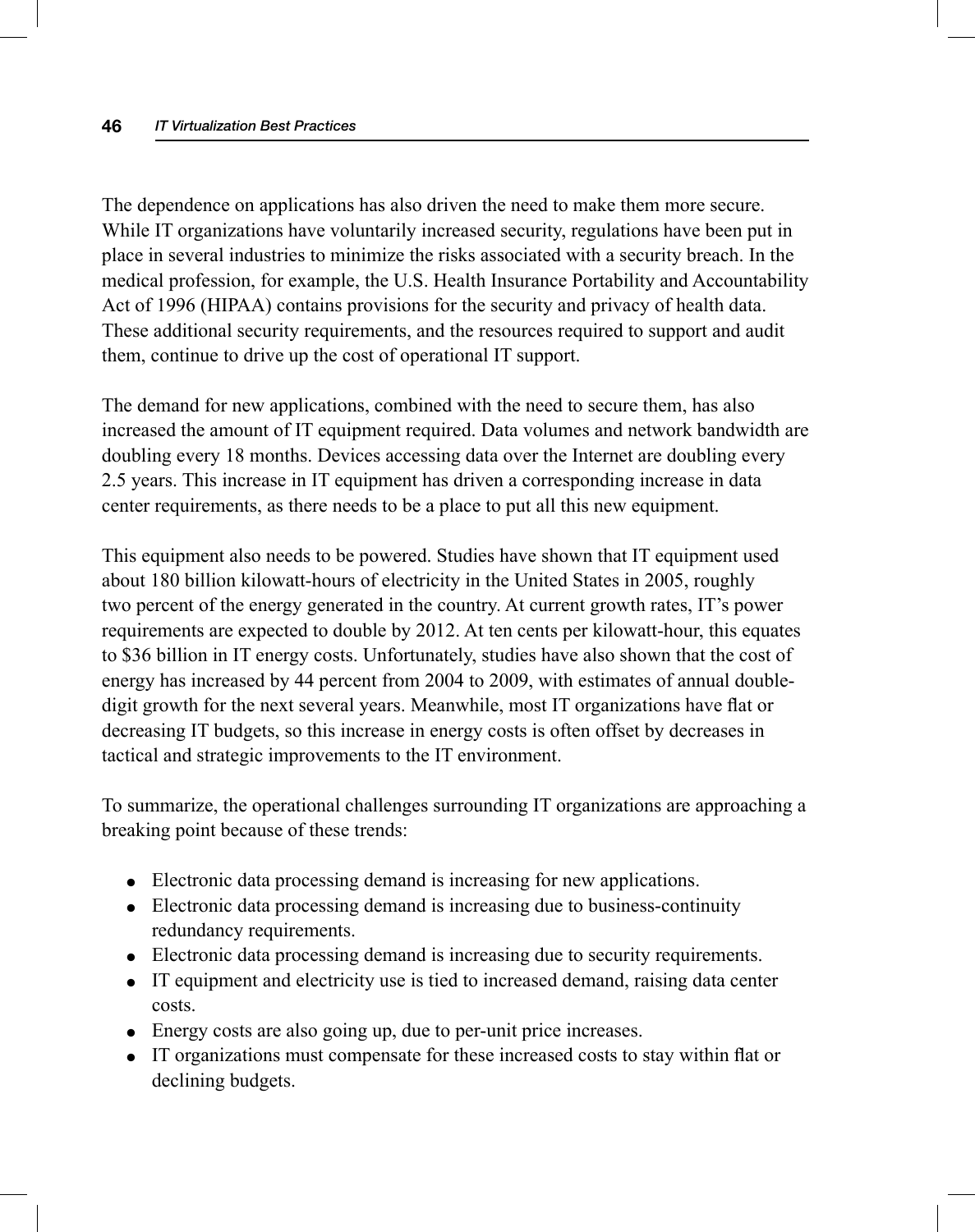The critical lesson to take from this is that IT must reduce its hardware footprint. IT must learn to make more efficient use of hardware, software, and personnel resources.

## **Opportunities Abound for the Greening of IT**

Fortunately, there are significant opportunities, through virtualization, to address the demand and cost issues in the IT environment. First, let's start by defining green information technology ("green IT"). Green data centers are those that make better use of facilities and information technology integration, resulting in lower energy costs, a reduced carbon footprint, and reduced demands for power, space, and cooling resources. Using this definition, it's clear that green is as much about the economics as it is about the environment.

 Opportunities for "going green" exist on both the facilities and IT sides of the data center. Many people were surprised when reports were published indicating that two-thirds of the power that came into a data center never reached a piece of IT equipment. The power that did make it in ended up running servers that used, on average, less than 10 percent of their capacity. In effect, companies were paying for 10 times more than they needed to power equipment and data center resources. There are also power losses associated with the power distribution from the power plant to the data center. Figure 2.1 depicts these inefficiencies. The pie chart on the left shows the ratio between power devoted to computers and power devoted to other elements of the data center. The pie chart on the right shows the ratio of the power used for a server's processor versus other parts of the computer.



 *Figure 2.1: Energy loss from the power plant to the processor.*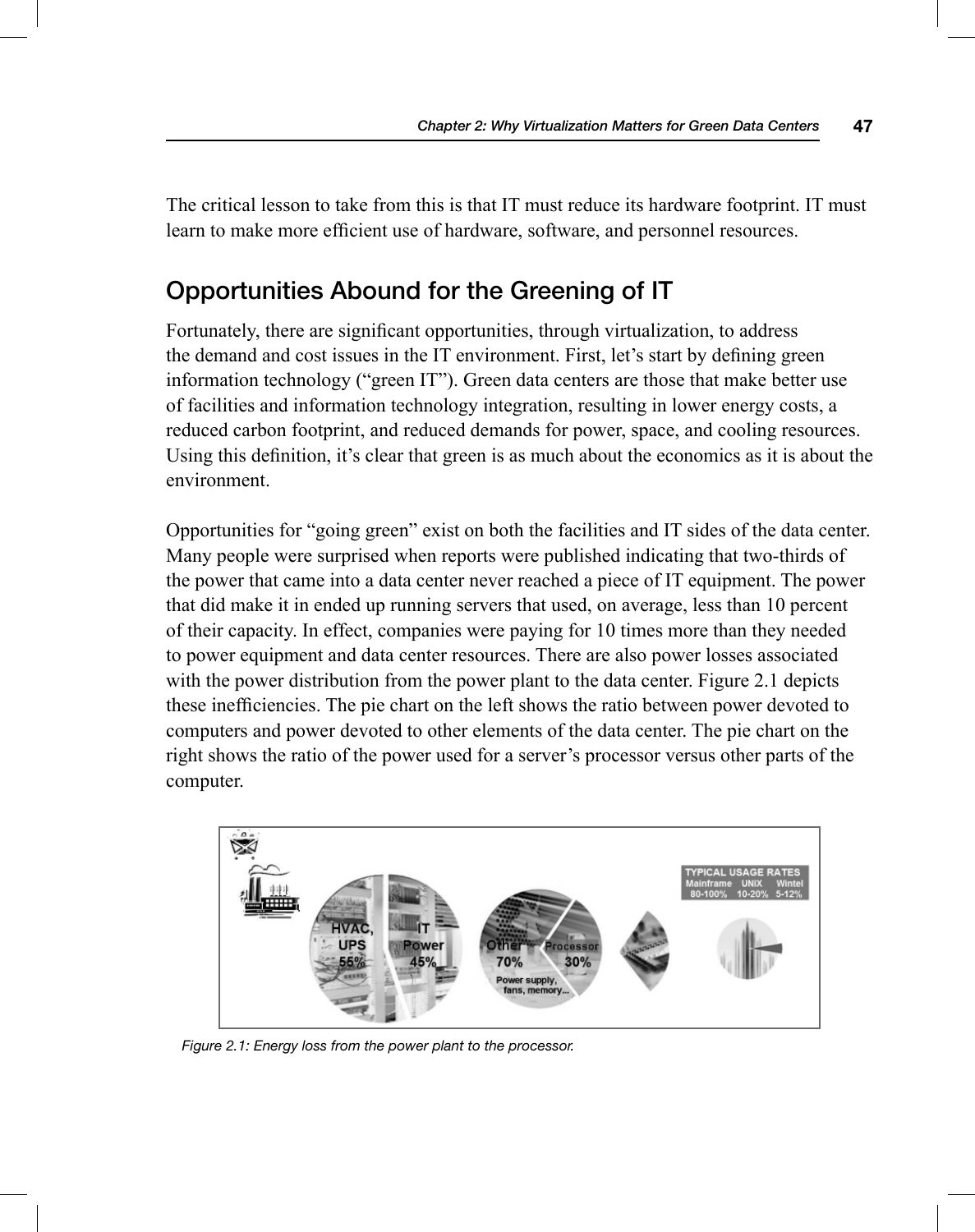The inefficiencies represented in this figure are actually opportunities for the greening of IT. Let's go over them, from the source of the power to its ultimate use:

- 1. From the power plant to the data center, there is typically a reduction of 100 units of power down to 33 units of power.
- 2. From the data center to the IT equipment, there is typically a reduction from 33 units of power down to 15 units. This is because about half of the energy is used for cooling the IT equipment and for additional power distribution within the data center.
- 3. From the IT equipment to the processor, there is typically a reduction from 15 units down to 4.5 units, because the processor requires only about 30 percent of the energy used by the server.
- 4. From the overall processor to the amount used by the processor to perform productive work, there is typically a reduction from 4.5 units down to 0.45 units, as processors run at 10 percent utilization.

The combined effect of these inefficiencies is that, for every 100 units of energy produced at a power plant, only half a unit is used for productive processing within a server. Put another way, 99.5 percent of the energy generated for IT use is consumed prior to being productively used by the processor. Consider that in relation to the \$36 billion in estimated energy costs for IT in 2012. Clearly, companies that can find ways to become more efficient can apply their savings to keep IT budgets flat or even reduced.

Virtualization focuses on improving the fourth inefficiency, by improving processor utilization. In a simple case, doubling the CPU utilization to 20 percent not only cuts the energy requirements in half at the processor level but has a ripple effect across the entire end-to-end energy use. In other words, doubling the CPU utilization for the same amount of IT load can also halve the amount of server hardware needed and, in turn, the amount of data center resources (power, space, and cooling) needed to house the servers. The savings in hardware and data center costs are actually more significant than the associated energy savings.

 So, what do we do with the equipment that is no longer needed because of virtualization? It is estimated that one billion computers will become potential scrap by 2010. Older servers were manufactured with a small portion of hazardous substances that pose a toxic risk if not disposed of properly. About half of the companies in the United States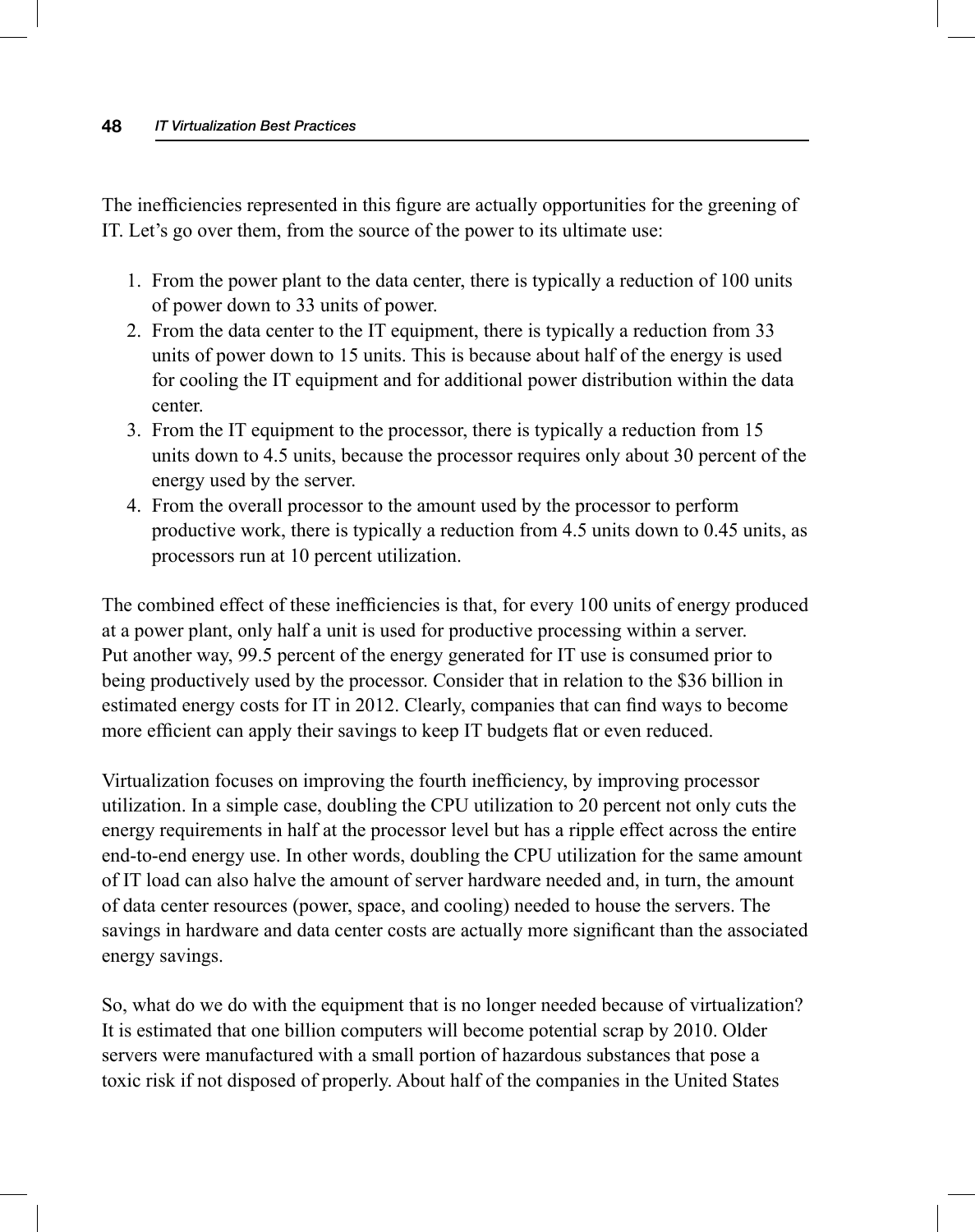already have eco-friendly disposal plans. This figure is likely to increase as government regulations tighten on the proper disposal of IT equipment.

 Many companies are starting to offer IT equipment-recycling programs. IBM is one such company. It receives about 40,000 pieces of IT equipment a week. This equipment is either refurbished to be put out for reuse, disassembled to be used as replacement parts for failed components, or sent to landfills after hazardous materials have been removed. Less than one percent of the material received by IBM in this process goes to landfills, with none of the material toxic. This process is a combination of good economic and environmental practices. Reused servers and parts are resold, and the environment is improved by significantly reducing IT equipment in landfills and properly treating hazardous substances.

## **IBM Data Center Expertise and "Big Green"**

 IBM operates hundreds of data centers with over 8 million square feet of data center space on behalf of its customers. Over half of this space is operated by the Information Technology Delivery (ITD) organization, which provides outsourcing services for IBM. ITD's shared data centers span a large range of sizes, from the 300,000-squarefoot facility in Boulder, Colorado, to much smaller single-customer data centers. The remaining data center space is operated by IBM's Business Continuity and Recovery Services (BCRS), which provides disaster recovery services, and by its Systems and Technology Group (STG), which provides compute-on-demand services, where customers can lease computing resources on IBM premises. (Cloud computing is not a recent concept for IBM.)

 One of the largest accounts that ITD supports is for IBM itself, the IBM Global Account (IGA). Between 1997 and 2007, however, IGA's production workload drastically decreased, as shown in Table 2.1.

| Table 2.1: Decrease in IGA Workload |        |       |
|-------------------------------------|--------|-------|
| <b>Metric</b>                       | 1997   | 2007  |
| <b>Chief Information Officers</b>   | 128    |       |
| Traditional Data Centers            | 155    |       |
| Web Hosting Data Centers            | 80     | 5     |
| <b>Networks</b>                     | 31     |       |
| Applications                        | 15,000 | 4.700 |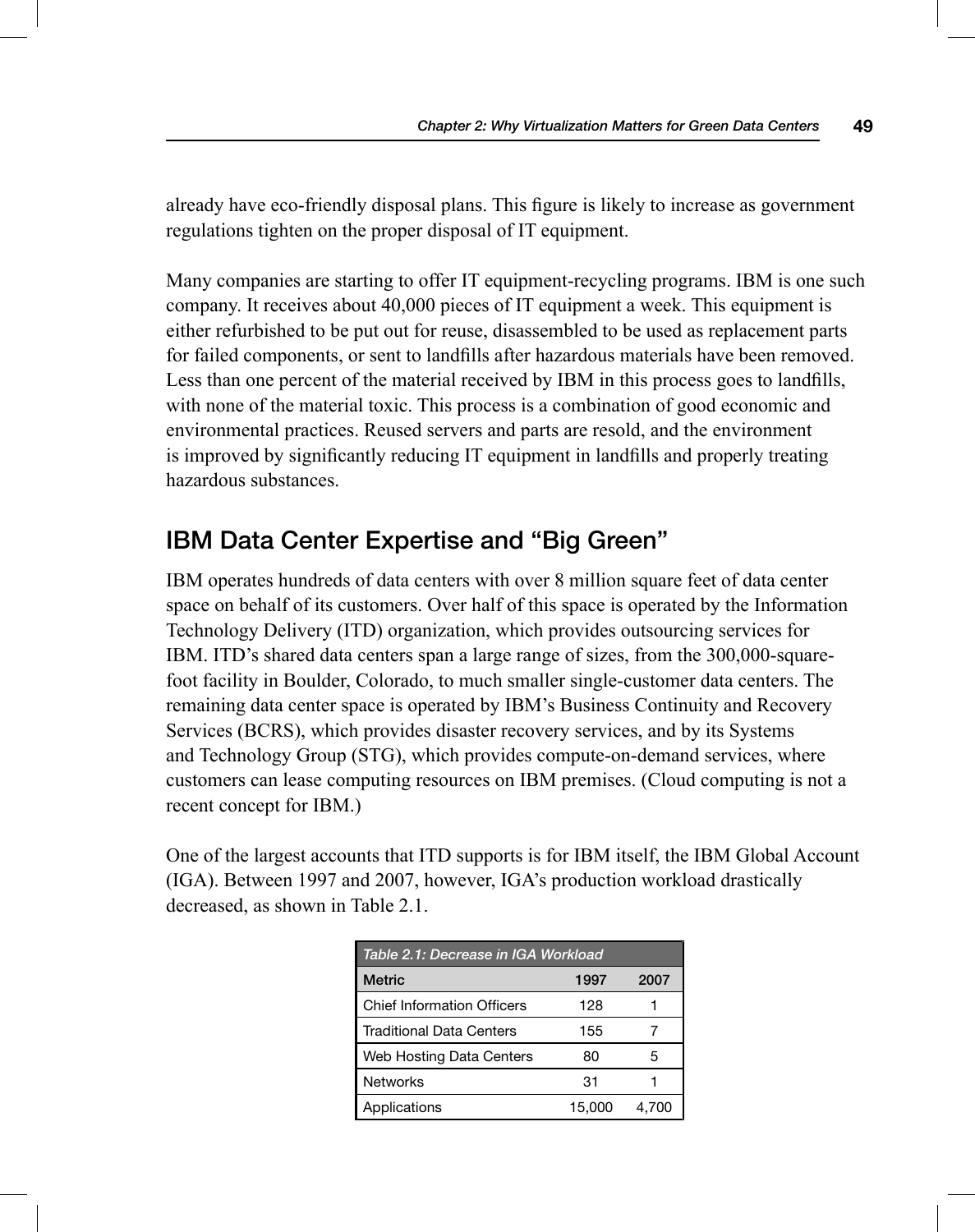The IGA moved from 235 data centers to a dozen, converging into one network in the process and implementing virtualization techniques for server and storage consolidation. By combining organizations, IGA was also able to converge to fewer applications. The reduction in applications improved labor costs; in the previous distributed environment, for instance, each data center required its own IT organization and Chief Information Officer. It also reduced the amount of data center and IT resources required to support the consolidated organization.

 Leveraging what it had learned from IGA and other accounts, IBM announced the Project Big Green initiative in May 2007. The announcement stated that IBM would reallocate \$1 billion per year to accelerate green technologies. The investment had two components:

- To develop new hardware, software, and services for green IT
- To invest in our internal data centers to inject these newly developed technologies

 Based on its own experiences, IBM would offer a roadmap for clients to address IT energy costs. The initiative also provided for the training of a thousand energy specialists within IBM, to help customers address their energy concerns.

 The emphasis on energy conservation was not a new one for IBM. From 1990 to 2005, energy conservation efforts at IBM resulted in a 40 percent reduction in carbon dioxide emissions and more than a billion dollars in energy savings. The Project Big Green initiative specified that \$100 million of the \$1 billion investment would be spent on infrastructure to support best practices in remanufacturing and recycling.

 The ability to grow IT business while saving costs through the injection of new technology was a key value proposition for customers. A 25,000-square-foot data center with an average density of 40 watts of energy per square foot consumes \$2.6 million in energy costs annually. The use of the new technologies promoted by IBM cuts the energy use of this data center in half, saving \$1.3 million per year. Companies with larger data centers save even more. The economic energy savings are matched by the corresponding environmental savings of a reduced carbon footprint.

## **New Models for Efficient IT Delivery**

 With the rapid improvements in IT technology, many IT organizations have established a process for continuous improvement. In fact, the Information Technology Information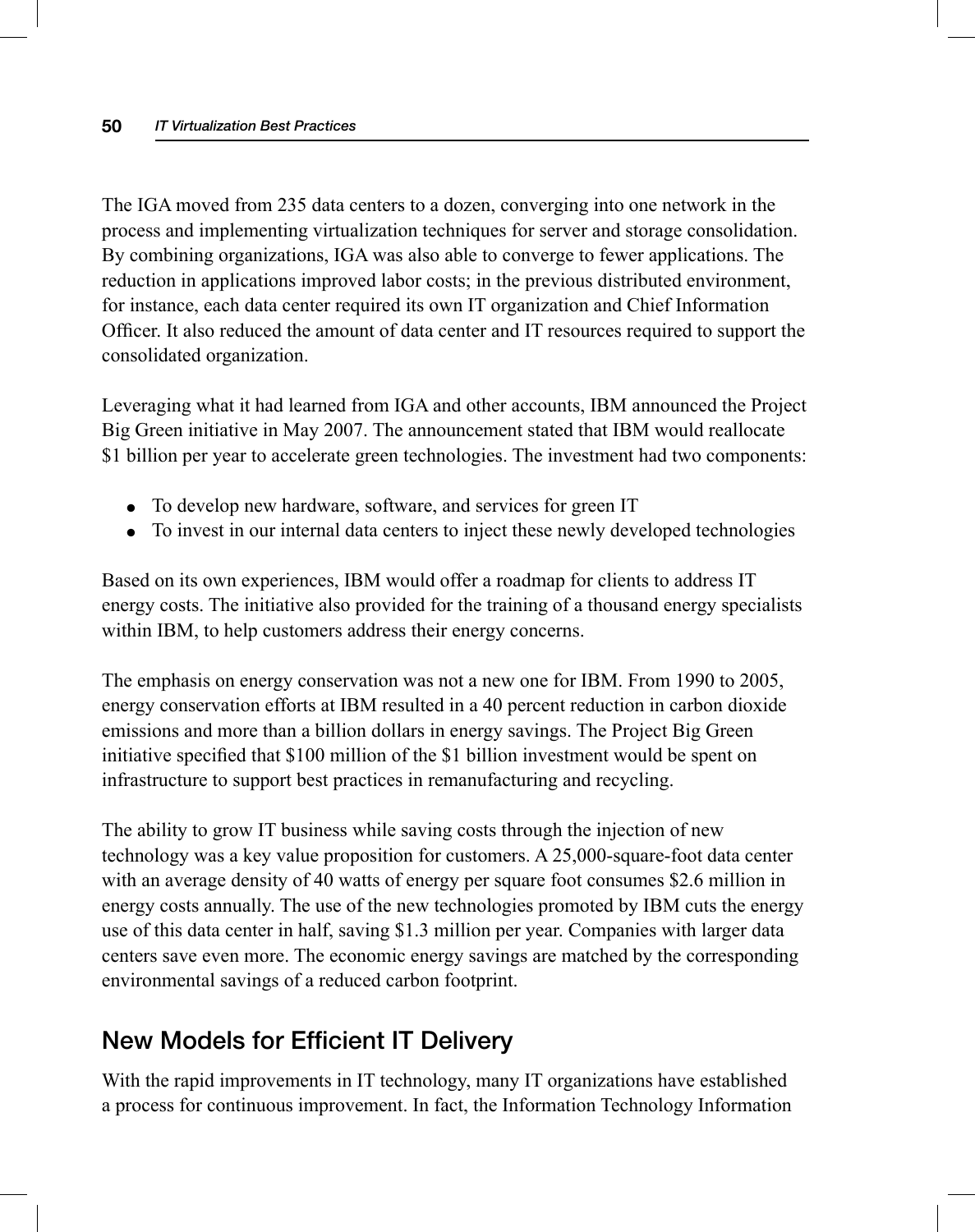Library  $(ITIL<sup>®</sup>)$ , the most popular industry guideline for running an IT service, has a whole book devoted to continuous service improvement. The following three models show an evolution of the data center and the vital role that virtualization plays in the continuous improvement paradigm:

- New Enterprise Data Center (NEDC) model
- Dynamic Infrastructure model
- Smarter Planet model

#### *The New Enterprise Data Center Model*

 In February 2008, IBM launched an updated strategy around the data center that formalized the direction it has taken over the last several years. Based upon previous initiatives, such as Service Oriented Architecture (SOA), Information Systems Management (ISM), Information on Demand (IOD), and IT Optimization (ITO), this strategy brought together major elements to help clients evolve to a more efficient and responsive model for IT service delivery.

The NEDC model has three stages of adoption: simplified, shared, and dynamic. In the simplified stage, IT organizations consolidate data centers and physical infrastructure such as servers, storage, and networks.

 As the workload is consolidated, organizations can progress to the shared stage of adoption. To reap economies of scale, virtualization is used to place multiple workloads on the same physical piece of equipment, thereby improving cost, availability, and performance. It is typical in the shared stage to statically map virtual workloads to physical resources.

 The dynamic stage of adoption provides policy-based system management that lets virtualized workloads move between physical resources without down time. Based on historical analyses of workload performance, automation functions are written and placed into the system management code to optimize the IT environment by moving the workload dynamically, in response to workload changes. This allows an IT organization to improve the utilization of its physical resources, as fewer excess resources are needed to respond to changes in workload.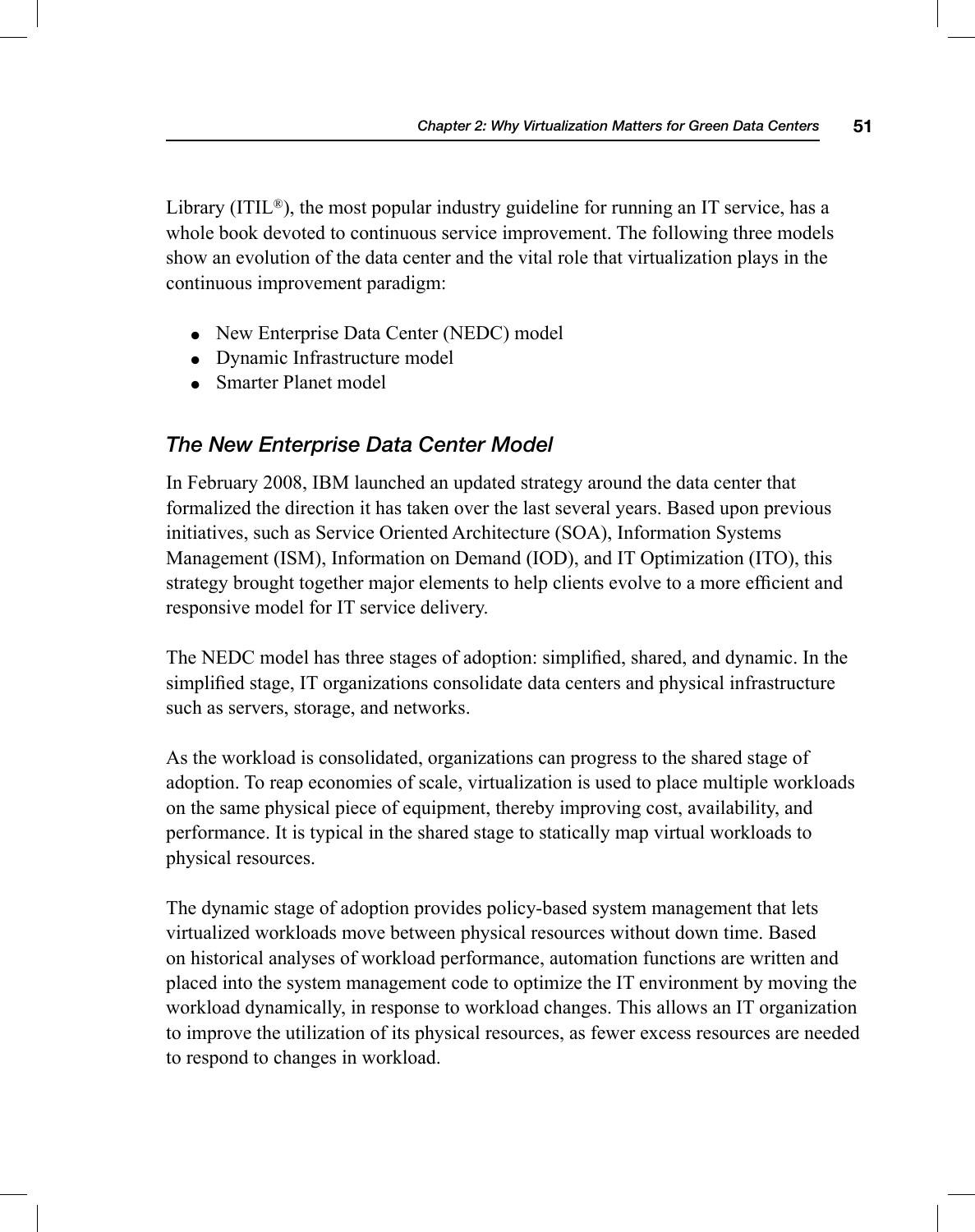#### *The Dynamic Infrastructure Model*

 Even with the NEDC vision, additional progress was required as new technology continued to be developed. As of 2007, 85 percent of distributed capacity was still sitting idle. Consumer product and retail industries lost about \$40 billion (or 3.5 percent of their sales) due to supply-chain inefficiencies. On average, 70 percent of IT budgets were spent maintaining current infrastructures, instead of adding new capability. Data explosion drove an increase of 54 percent in storage. Better security was also demanded, driven by the fact that 33 percent of consumers notified of a security breach terminate their relationship with the company, perceiving the company to be responsible.

 In response to the continuing need to simultaneously improve service, reduce cost, and reduce risk, IBM announced the Dynamic Infrastructure model. The model consists of the elements shown in Figure 2.2.



 *Figure 2.2: The Dynamic Infrastructure model for continuous improvement.* 

As you can see, virtualization and energy efficiency are two of the elements of the model. Implementing virtualization through the Dynamic Infrastructure model enables organizations to do the following: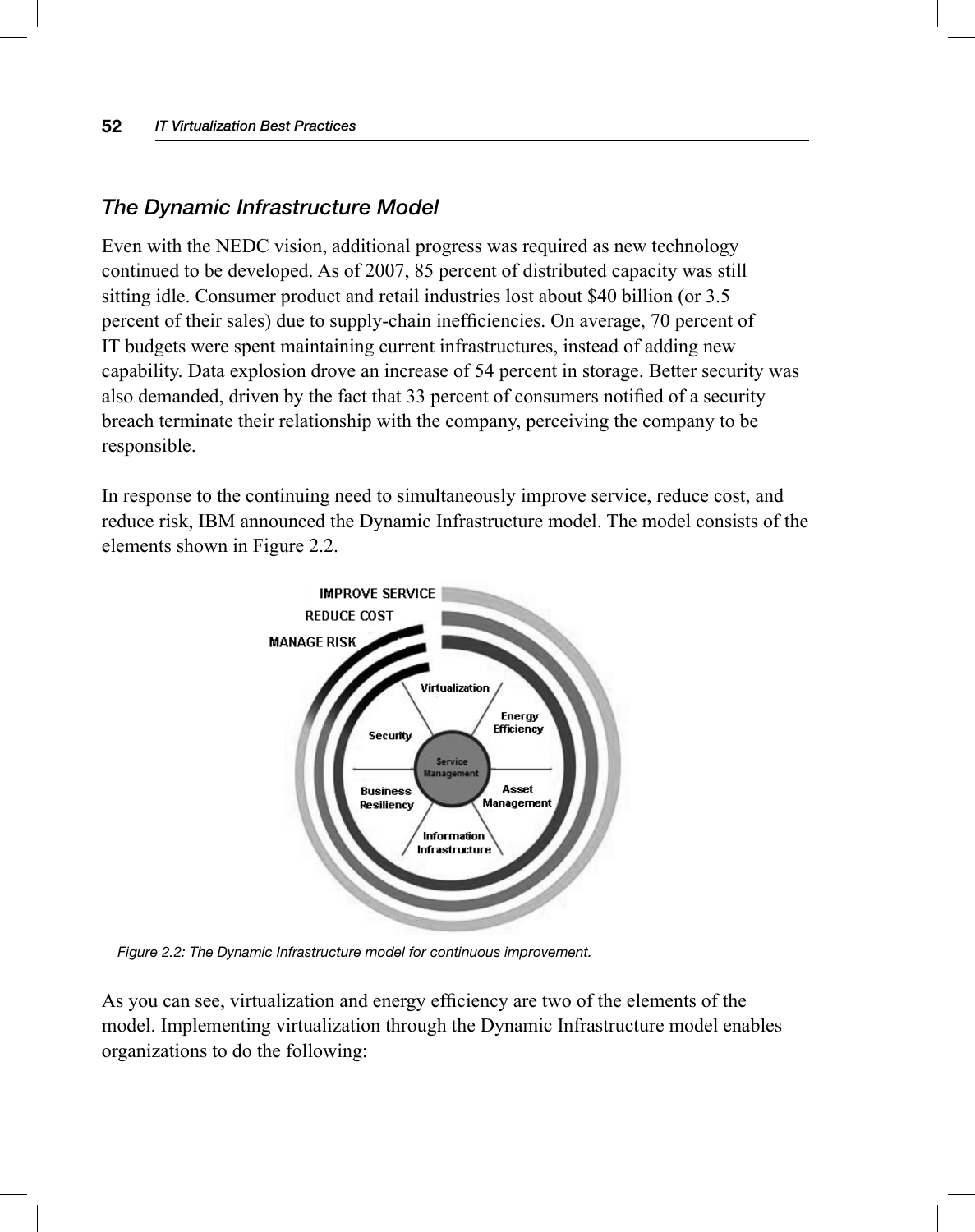- *Reduce operating costs* . Virtualization can consolidate a workload onto fewer servers and accessories. The reduced number of devices, in turn, simplifies management of the infrastructure. The recaptured floor space from workload consolidation can either be used for growth or simply eliminated.
- *Improve service responsiveness* . Properly designed virtualization solutions improve system, network, and application performance. Processing more information in real time enables organizations to make better business decisions. Virtualization techniques also allow organizations to bring new services online quickly, as the wait for physical server installation decreases.
- *Manage availability in a 24-by-7 world*. By designing virtual solutions with high availability characteristics, organizations can increase availability and improve resiliency. They can also manage and secure data without negatively affecting its availability.
- *Dynamically adapt to the peaks of the business* . Virtualization allows organizations to dynamically deliver resources where they are most needed. If included in the virtualization solution, workload balancers can measure resource utilization and be directed through policy-based management to automatically optimize workload on the existing resources.

By implementing energy efficiency through the Dynamic Infrastructure model, organizations can do the following:

- *Reduce energy use*. As part of virtualizing the workload onto fewer physical resources, organizations can implement virtualization on more energy-efficient servers and storage. Improving the facilities infrastructure efficiency reduces the energy needed to supply power and cooling to the IT equipment, further reducing energy requirements.
- *Reduce capital and operating costs*. Improving facilities and IT efficiency extends the life of an existing data center and avoids or delays the capital costs of building new data centers. The reduction of energy usage reduces overall operating costs.
- *Measure and control energy usage* . By understanding energy consumption, organizations can determine the positive effects of such changes as virtualizing servers. This data can then be used to put in place policies to manage and control energy use via techniques such as dynamic image movement to minimize energy consumption.
- *Establish a green strategy*. Many governmental organizations have already unveiled voluntary programs for improving data center efficiency, such as the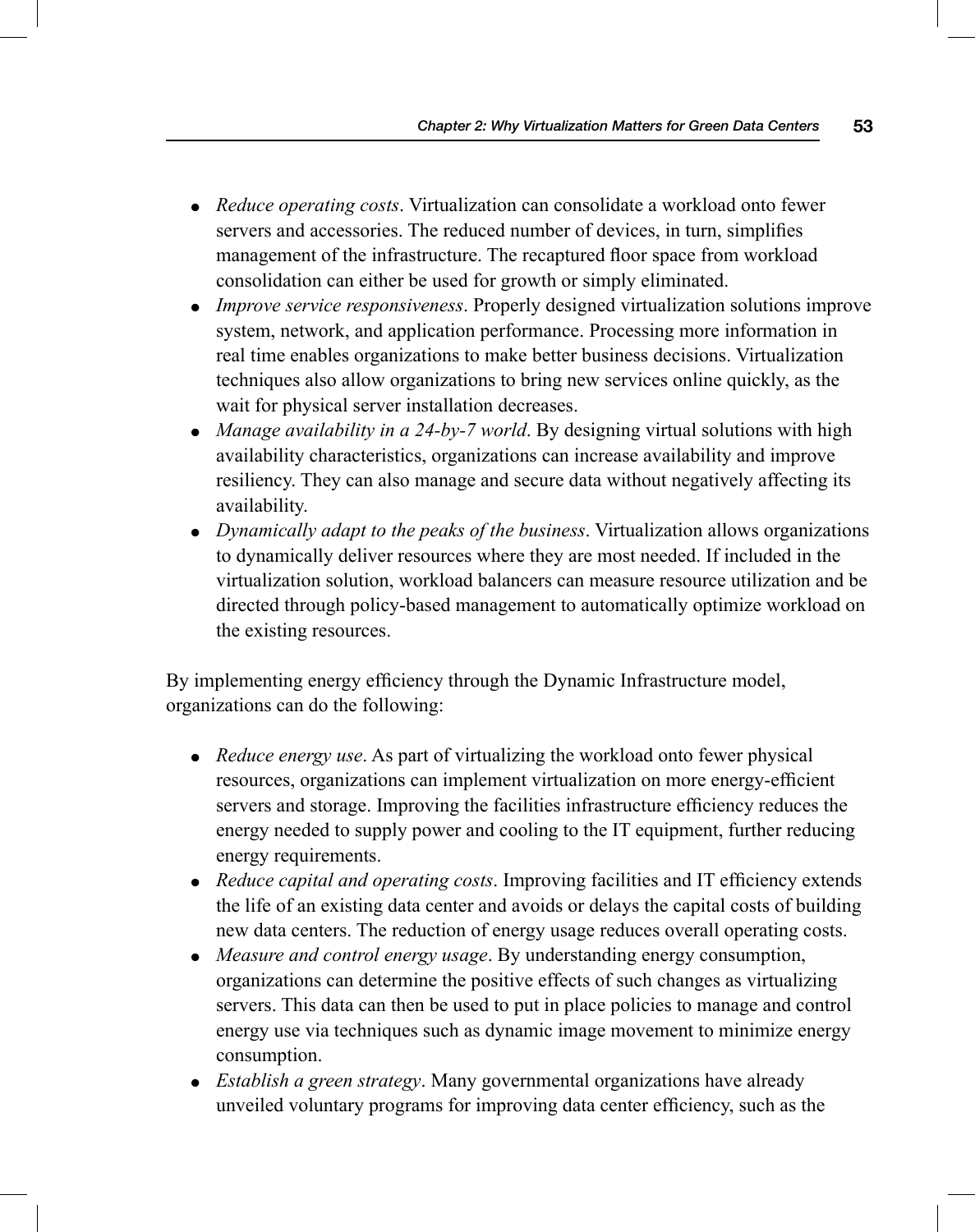European Union's Code of Conduct for Data Centers and the U.S. Environmental Protection Agency's (EPA's) Energy Star Rating for Data Centers. These voluntary programs are being extended by regulatory requirements for stricter controls over energy consumption, carbon footprints, and the disposal of hazardous substances. In response to these emerging requirements, companies are establishing green strategies to reduce energy usage, which also reduces costs.

 Virtualization itself is a key tenet within the Dynamic Infrastructure model to improve service, reduce cost, and manage risk. Virtualization also improves the other tenets of asset management, information infrastructure, business resiliency, and security, as shown here with energy management.

#### *The Smarter Planet Model*

The world is getting smaller, flatter, and hotter as we integrate our global economy. The economic downturn requires us to do more with the same amount of resources. The effects of climate change are both a societal and a business concern. Meanwhile, energy use is rising at an unprecedented rate. The same IT techniques being used inside the data center can now be leveraged outside the data center, to reduce costs by eliminating waste in every industry.

 This is the premise of the Smarter Planet model. Through the additional use of IT, an organization can become more instrumented, interconnected, and intelligent. Similar autonomic analysis can be performed on the data from each industry, and better decisions can be made not only to improve the quality of products produced but also to reduce their costs.

 Smarter water use is produced by applying monitoring and management technologies to help reduce the use of water, as well as related energy and chemicals. Smarter traffic employs dynamic traffic prediction. This provides the basis for dynamic tolling, which leads to reducing congestion. Its byproducts positively improve customer traffic flow and conserve energy. Smarter energy conservation is promoted by analyzing customer usage patterns and providing customized products and services that boost efficiency from the source, through the grid, to the consumer.

Additional analytics produce a significant increase in productivity and reduced costs. These analytics increase the demand for IT resources. Virtualization is a major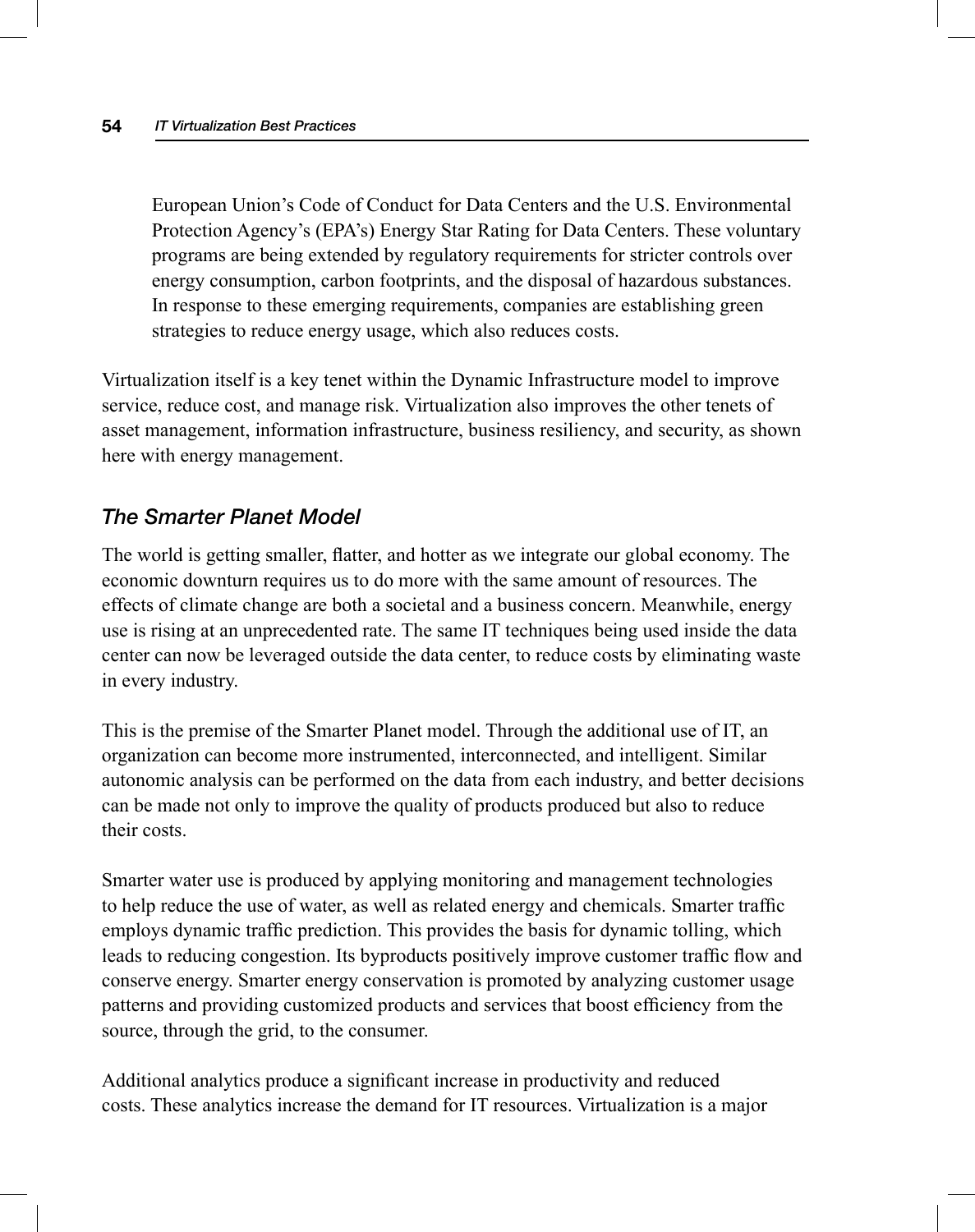component in the Smarter Planet model to optimize the amount of IT resources required through higher utilization of physical resources.

## **The Five Building Blocks of Green Data Centers**

There are five major building blocks for building and maintaining green data centers, summarized in Figure 2.3.



*Figure 2.3: The five building blocks of a green data center.* 

#### *Building Block 1: Diagnose*

The first building task is to diagnose the data center, getting the facts so that you understand your energy use and opportunities for improvement. There are many metrics to use to diagnose the data center. At the highest level, the measure that has been most widely adopted is the ratio of power coming into a data center divided by the amount of power used by the data center's IT equipment. This metric has been further defined by the Green Grid, an industry organization formed to improve data center efficiency. The metric is called *Power Usage Effectiveness* , or *PUE* . In 2006, a survey showed that data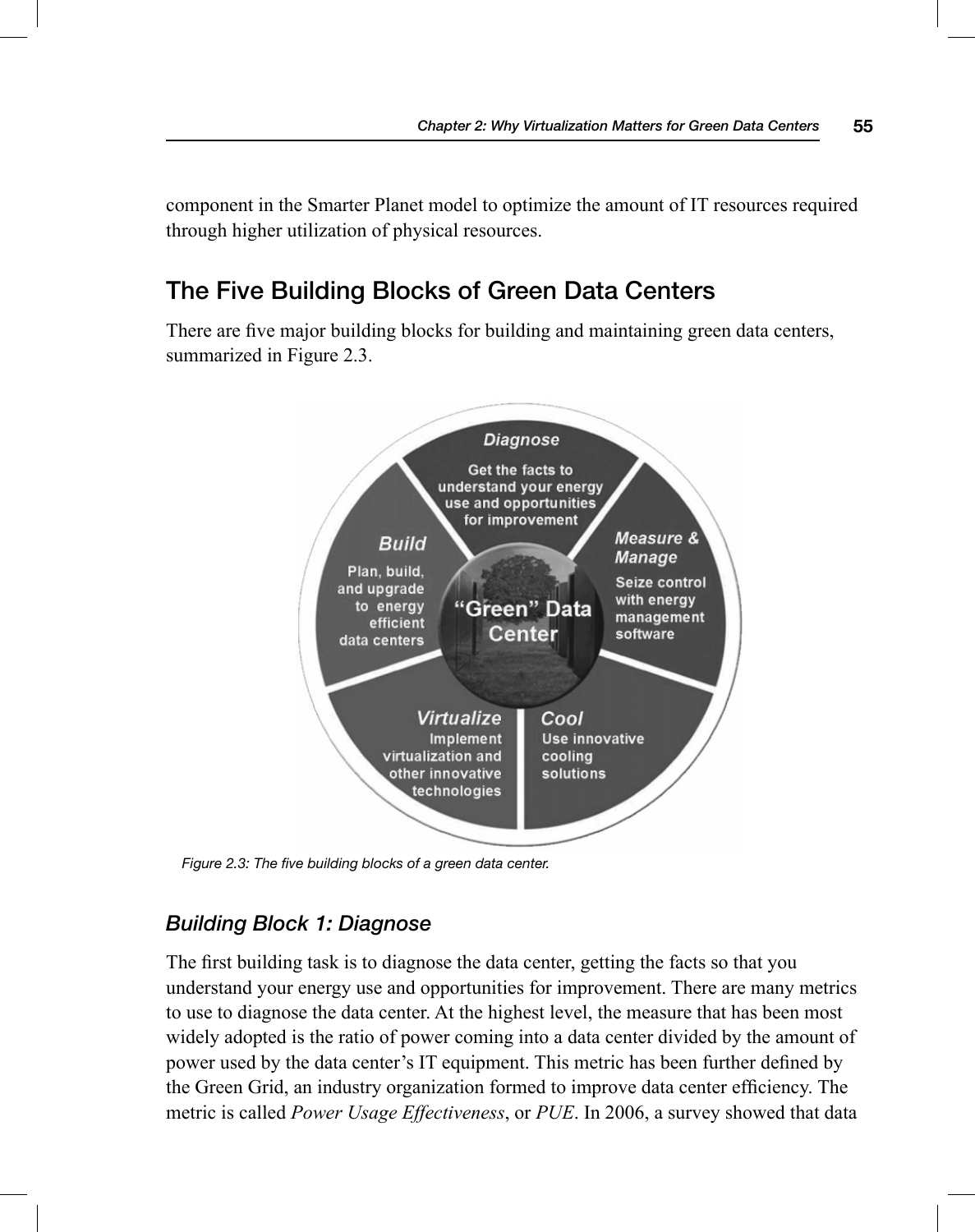centers typically had a PUE of 3 or higher, indicating that it took three watts of electrical energy coming into the data center for a piece of IT equipment to use one watt. The extra two watts were used to cool the IT equipment, or in power losses within the data center (from such things as charging emergency batteries, transforming to different voltage levels, and converting alternating current to direct current).

 In addition to the PUE metric, organizations should also understand the facts around the major subsystems and components of the facilities and IT equipment. On the facilities side, this means keeping track of the utilization metrics for the power (utility, battery, and generator), three-dimensional space (how much space is left for IT equipment), and cooling (how many tons of cooling are required to keep equipment safe from overheating). On the IT side, this means keeping track of the utilization metrics for servers, storage, and network equipment.

 At one time, these metrics were obtained manually. It was not uncommon for facilities personnel to walk around the data center periodically and record the metrics. In more recent times, the facilities and IT equipment have increased their instrumentation, interconnection, and intelligence (as indicated in the Smarter Planet model), so these metrics are now collected automatically.

#### *Building Block 2: Build*

There are three ways to improve the efficiency of a data center:

- Extend the life of an existing data center.
- Leverage the contributions of multiple data centers.
- Build a new data center.

 Each of these ways involves a change of some sort (small or large), which for simplicity is called "build" here. This block includes the planning, building, and deployment of more efficient data centers. The result of the build should improve the PUE and utilization metrics obtained in the diagnose phase.

 Extending the life of an existing data center starts by diagnosing which data center component is constrained. It is typical for older data centers to have developed different levels of capacity between major subsystems. For example, they might have 2 megawatts of Uninterruptible Power Supply (UPS, or batteries) and 2.4 megawatts of generators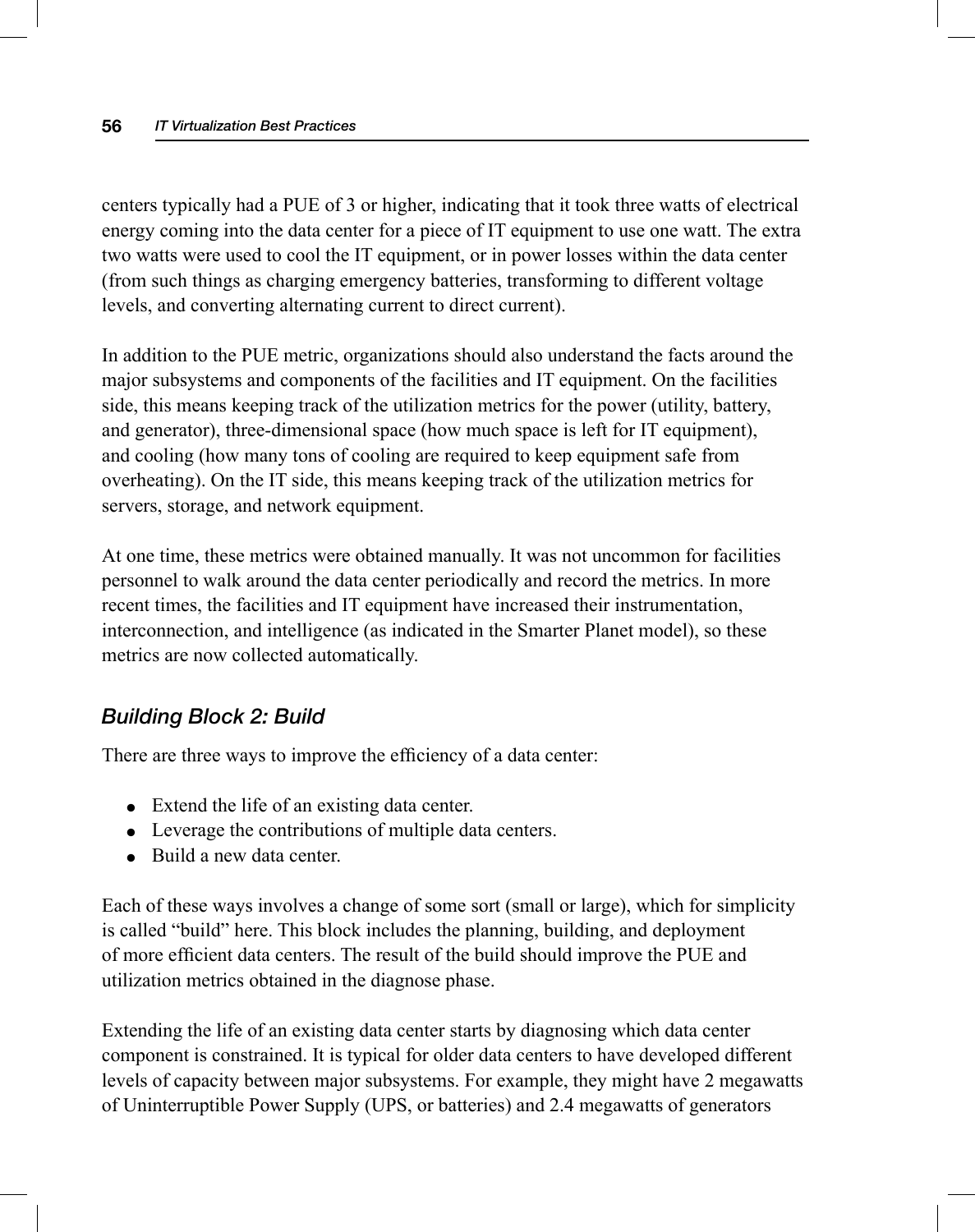because they purchased UPS in 1-megawatt units and generators in 0.8-megawatt units. As both the UPS and generator capacity are needed for additional IT equipment, the UPS will become constrained before the generator. This mismatch is a source of optimization for data centers. In this example, adding 0.4 megawatts of UPS capacity uses up the excess capacity of the generator and postpones building a new data center.

 Leveraging multiple data centers applies the same optimization concepts from a single data center to a collection of them. For example, there might be excess computing power in one data center, and excess storage in another. By understanding the constrained and surplus resources of the various data centers, an organization can move IT workload between them to better optimize its resources. Likewise, it might be possible to consolidate data centers. In many cases, they can be consolidated with a minimal amount of additional resources.

 As is best practice for all major IT changes, a detailed business case should be prepared for any data center consolidation, so that you can understand the investments you would need to make and the returns that would be achieved.

#### *Building Block 3: Virtualize*

 Most of the building blocks for green data centers apply to the physical facilities side of the data center. This block applies to the IT side. Although the primary focus of this book is the virtualization of servers, a number of other types of equipment—storage, network, and desktops—can also be virtualized to improve IT efficiency.

In the simplified adoption stage of the New Enterprise Data Center model, applications are dedicated to specific IT devices. Although this provides isolation and capacity planning at the application level, it is extremely inefficient, as excess capacity from one application cannot be used by another application. Virtualization removes that constraint, as it maintains isolation of server instances in the software, while logically partitioning the hardware in such a way that hardware resources can be shared between partitions when needed. This allows an IT organization to achieve economies of scale by pooling IT resources. It also decreases the amount of excess resources for a particular application, by making sure that sufficient resources are available in the pool.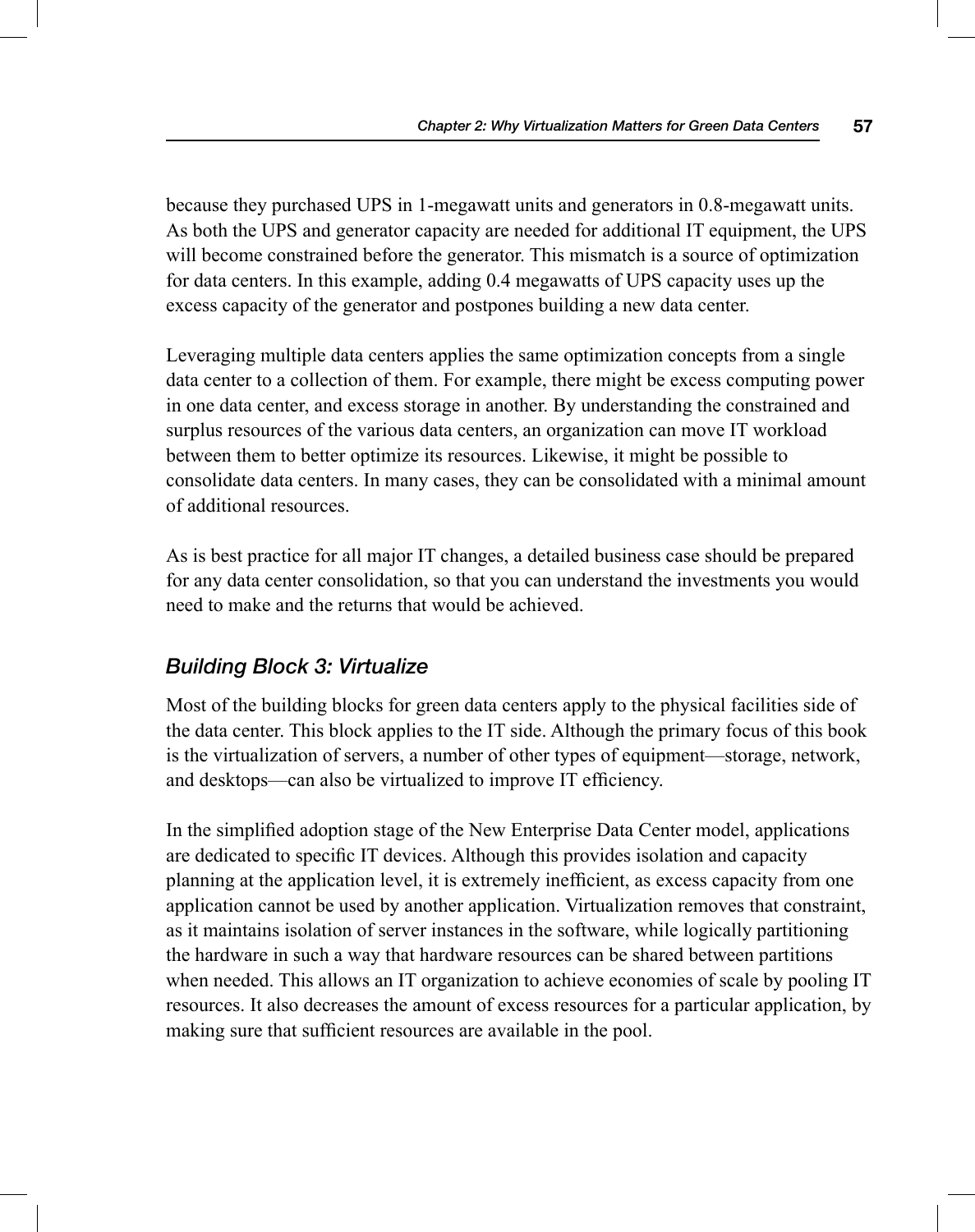#### *Building Block 4: Cool*

 For the many data centers where the PUE is above two, more energy is being spent on cooling the data center than on IT equipment. Because this is the long pole in the tent, the IT industry has focused on improving cooling technology within data centers, both tactically and longer term. In many data centers, this is "low-hanging fruit" because they did not prioritize the management of airflow. Increases in the cost of cooling are causing them to take another look.

 Many organizations can extend the life of their existing data centers by improving airflow. For instance, a best practice in the data center creates hot and cold aisles of IT equipment by facing the exhaust sides of the equipment toward each other, with cold air coming up through the floor via perforated tiles in the cold aisle.

Inefficiencies in airflow are created when hot air mixes with cold. This situation is all too common with cable cutouts in the floor, or racks of equipment with gaps in the rack that allow the air to mix. Low-cost solutions are now available to easily seal cable cutouts and install faceplates in racks of equipment. This improved airflow increases efficiency and reduces the amount of cooling needed. In turn, this efficiency translates to either lower energy costs or the ability to reuse the cooling capacity elsewhere in the data center.

#### *Block 5: Measure and Manage*

 As mentioned earlier, initial metrics should be obtained as a baseline for any changes made to the data center. As changes are being made, the effects of these changes should be measured to ensure that they have the anticipated positive result.

 As data centers continue to become more dynamic, the need to manage the environment becomes more important. An example is the implementation of the recent American Society of Heating, Refrigerating, and Air-Conditioning Engineers (ASHRAE) guidelines, which recommend that data centers can be operated at increased temperature and relative humidity. It has been suggested that temperatures be increased gradually up to the guideline, in order to understand the effects of the change in different locations in the data center and prevent any dangerous hot spots that might occur.

 The latest release of the ITIL (version 3) includes a book devoted to the continuous improvement of IT. With this premise that IT constantly changes and never obtains a final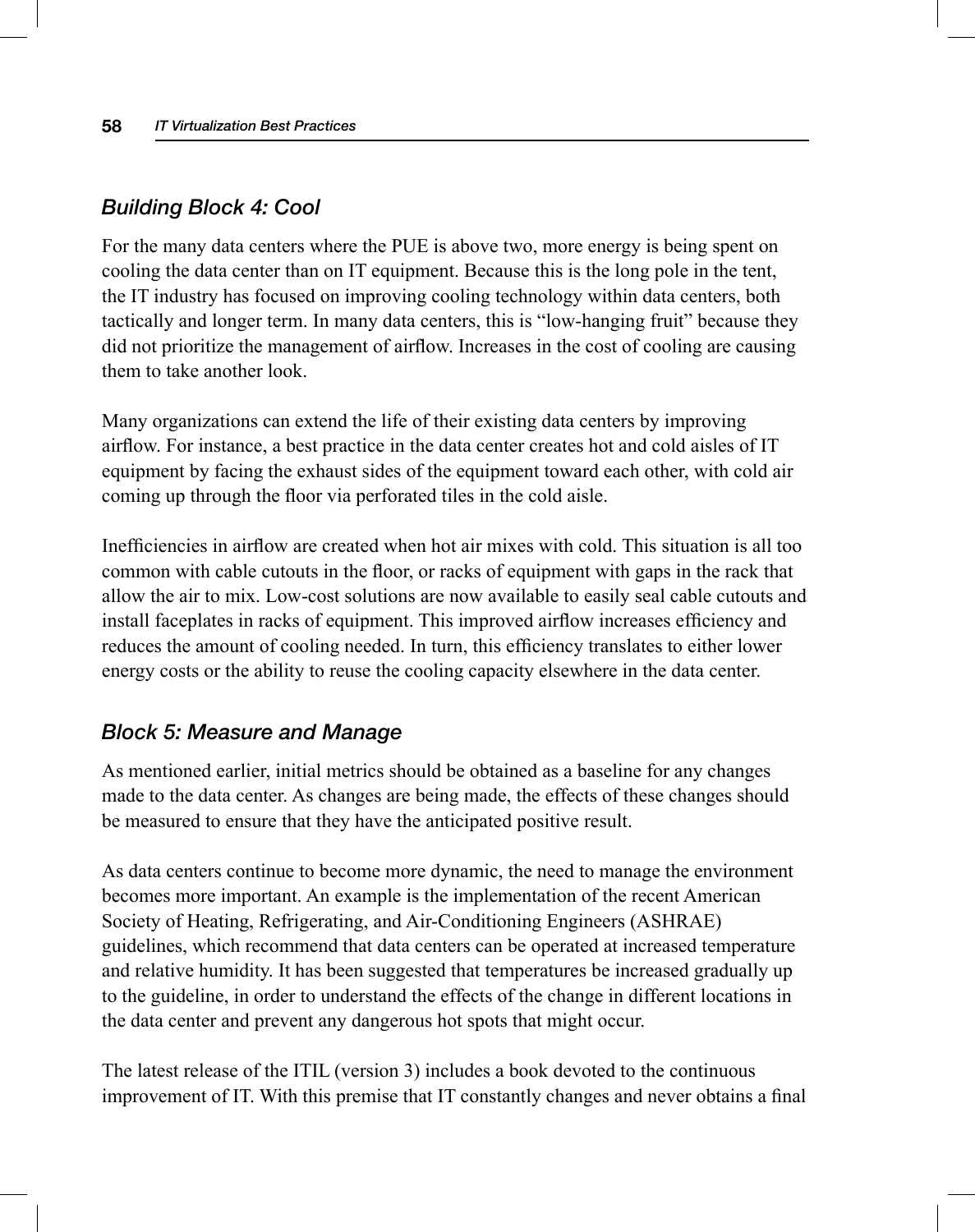state, you should continue to measure and manage your IT environment, to identify any problem situations or opportunities for improvement.

## **Data Center Transformation: A Global Case Study**

This section demonstrates how the five building blocks of green data centers can be applied to an older data center. The data center in this example was built in the 1980s for the IT equipment that existed at that time. Its life was extended using the five building blocks.

#### *Building Block 1: Diagnose*

 The PUE for the Lexington data center was measured at 2.0. This means that for every watt of energy used for IT equipment, an additional watt of energy was needed for cooling and power distribution. On the facilities subsystem level, 43,000 of the data center's 44,000 square feet were in use. The UPS system was at 92 percent utilization (2,227 kilowatts of 2,430 kilowatts), the generator system was at 85 percent utilization (4,229 kilowatts of 4,998 kilowatts installed, noting that additional equipment was installed on the generators that wasn't installed on the batteries), and the chiller system was at 94 percent (1,175 tons of 1,250 tons installed). On the IT level, 60 percent of the single processor servers were operating with a monthly utilization of less than 5 percent. (On average, there was 20 times more equipment on the floor than was needed.)

#### *Building Block 2: Build*

 The data center was a leased facility, with little room for increases in facilities equipment. We were able to add 170 kilowatts of power to the data center. This created the equivalent of 4,250 square feet at the 40-watts-per-square-foot power density of the existing space. Because there was actually less than 1,000 square feet of physical space available, something had to be done to release some space so that the additional power could be used.

#### *Building Block 3: Virtualize*

 The majority of the servers had a monthly utilization of less than 5 percent, so the opportunity existed to increase the utilization of each hardware server through virtualization. This would reduce the number of servers handling the current load and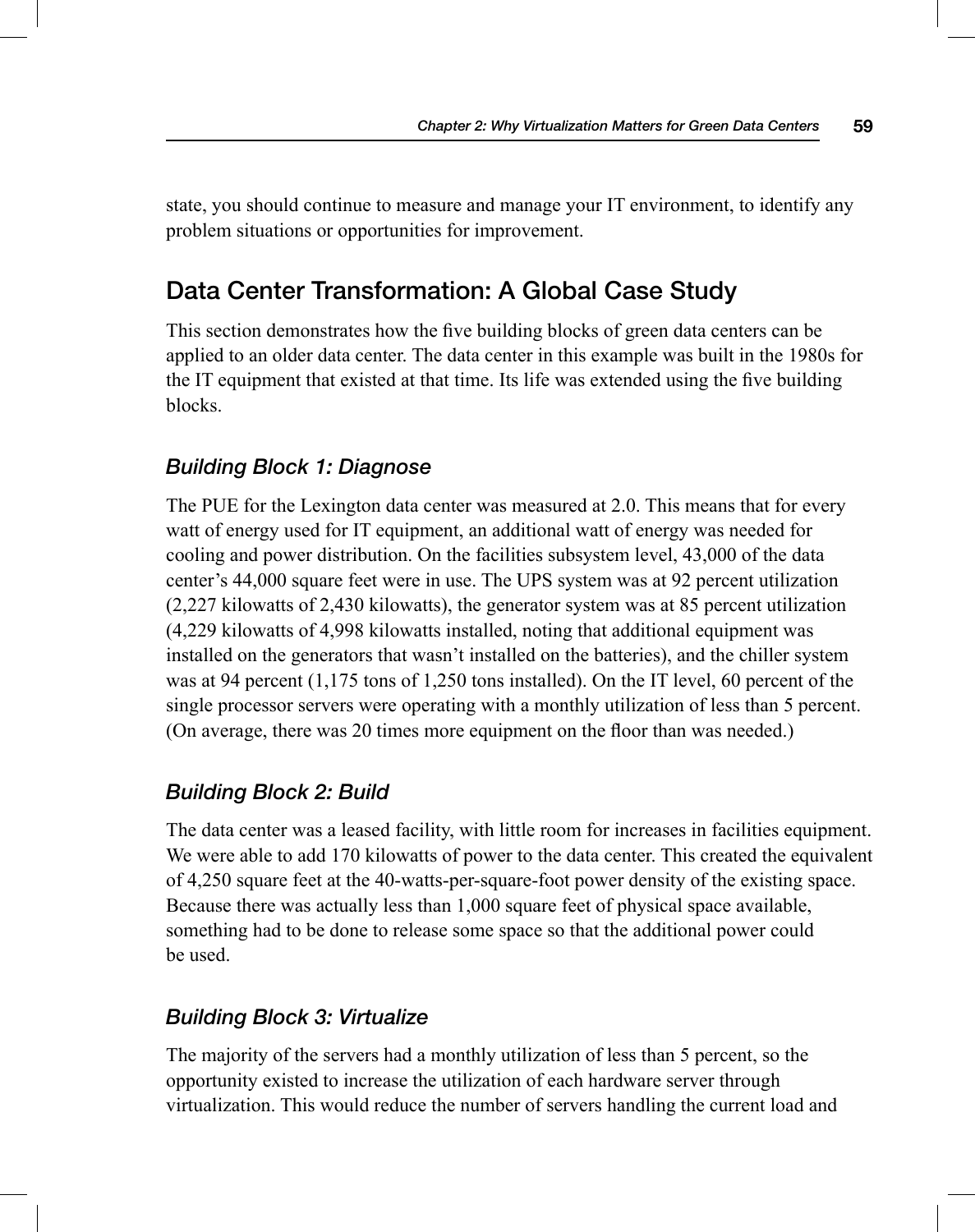therefore create sufficient space to install the new servers enabled by the power upgrade. The net effect of virtualization allowed the data center to expand the IT server capacity by 800 percent, with less than 10 percent additional power capacity and no additional cooling capacity. The number of servers with less than 5 percent utilization was reduced from 60 to 14 percent over a period of two years.

#### *Building Block 4: Cool*

 The cooling system at this data center was installed 20 years ago, when there were water-cooled mainframe computers. A data center energy-efficiency survey indicated that about a dozen Computer Room Air Conditioners (CRACs) could be turned off without adversely affecting cooling. By turning these off, the data center was able to reallocate almost 500k kilowatts of energy to other devices.

 The survey also turned up several other tactical alterations that could increase the efficiency of the airflow. These included sealing cable cutouts, installing blanking plates in the racks of IT equipment, and rearranging some of the perforated tiles in the data center. The recommendations identified actions that resulted in a 10 percent savings of energy use.

#### *Building Block 5: Measure and Manage*

 By implementing the suggestions from the energy study and virtualizing the IT workload, the data center was able to improve its PUE from 2.0 to 1.8, while increasing the IT capacity by a factor of eight.

 By measuring the utilization of the newly virtualized servers, the capacity planning organization was able to create a utilization baseline that smoothed out, or "normalized," the workload on the larger servers. In essence, the workload in the virtual images did not all peak at the same time, allowing the overall utilization on a particular server to have less variability than when the workload images ran individually. The IT organization was able to "right size" the virtual servers based on this reduced variability. By rearranging virtual images and updating their size, the organization was able to reallocate six 16-way servers to other projects. This resulted in a savings of \$2.4 million in equipment costs.

 Metrics on equipment utilization are now reported automatically, and the IT organization looks for optimization projects as part of its continuous improvement program.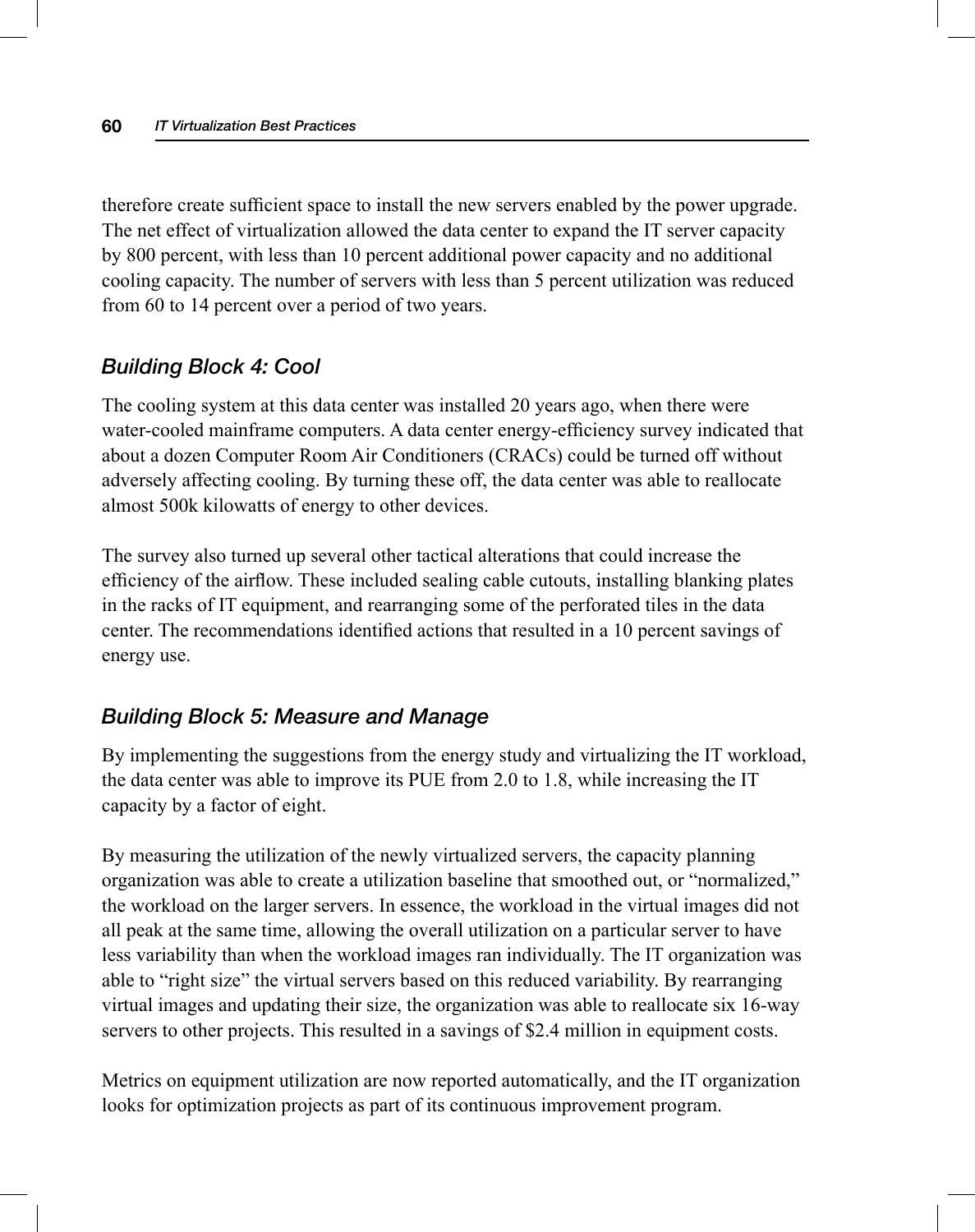## **Why Virtualization Is Key for Green IT and Data Center Transformations**

 There are many reasons why virtualization is key for green IT. We focus here on the top three: efficiency, economics, and transformation.

#### *Promoting Efficiency*

It wasn't that long ago when distributed workload was physically mapped to specific hardware. With a multi-tier application, it was common for the Web content to be on one server (or set of servers), the database to be on another, and the application business logic to be on a third. Application developers also needed a place to test fixes against the current production environment and a place to develop new functionality for the application. This often resulted in having nine servers per application: three per environment. As it was difficult to add physical resources to a running environment with minimal technology to share resources, the capacity planners often sized the workload for peak usage instead of average usage. This entire paradigm led to surprisingly low utilization. This was a reasonable approach until the physical data center became constrained and new equipment could no longer be added to it.

 Virtualization reduces the waste of IT resources by putting multiple workloads on a single physical resource and sharing the equipment's excess resources. This reduces the amount of physical IT resources needed and its corresponding effect on facility resources. It is not uncommon to combine five older servers into the facility resources (power, space, and cooling) of one new server, increasing average single-digit utilization by a factor of five. This is further improved by the increased IT capacity of a new piece of IT equipment, as processors are faster (can do more work), memory is more compact, and the network bandwidth has improved. A five-to-one consolidation ratio, which is relatively modest, releases 80 percent of the facility's resources for additional growth. Reusing facilities resources makes the facilities more efficient as a byproduct of IT efficiencies.

#### *Financial Impacts*

Virtualization has a positive effect on financial capital and expenses. (A detailed analysis of the financial implications of virtualization is presented in Chapter 14.)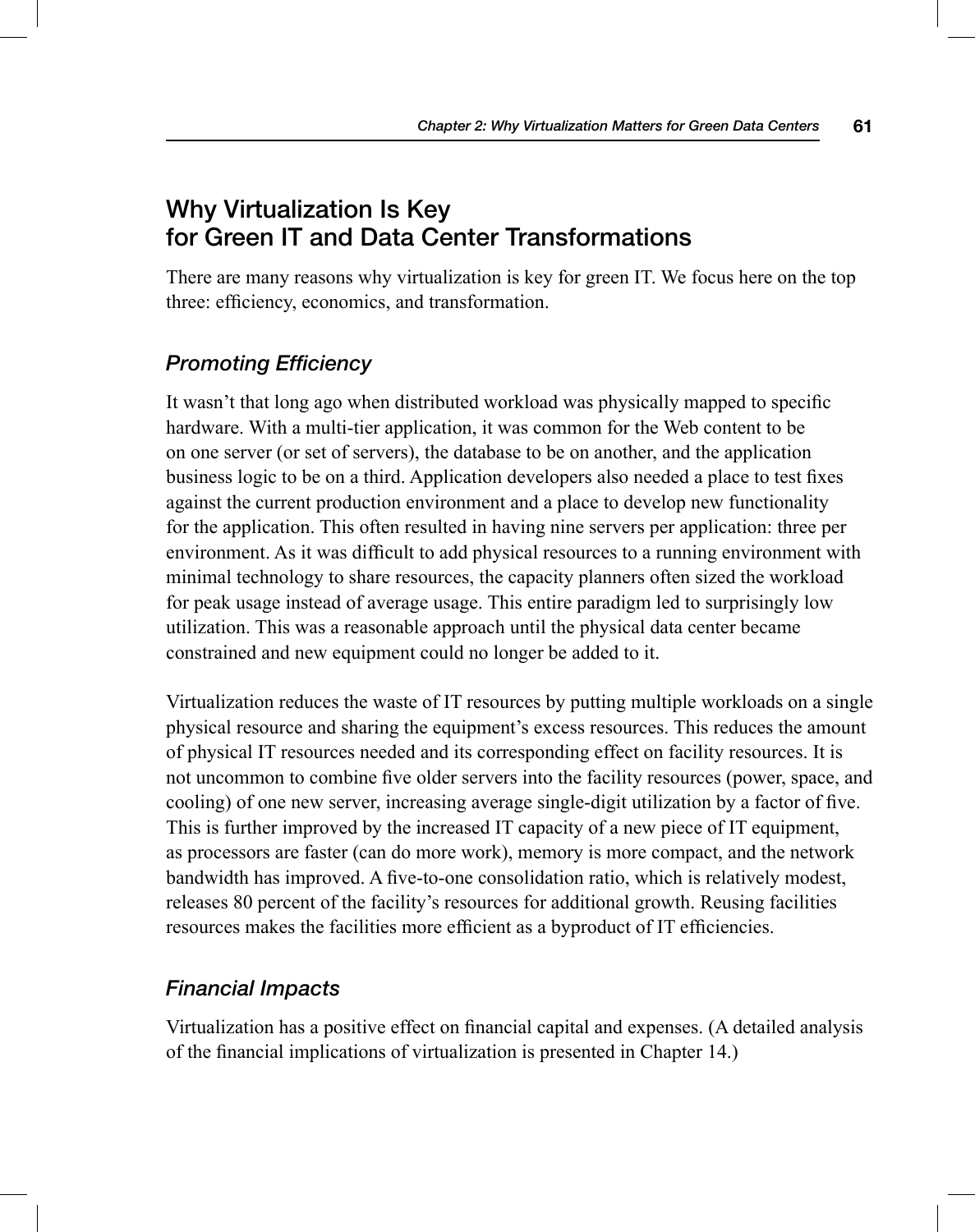On the capital side, eliminating 80 percent of the servers, as indicated in the example, reduces the amount of capital needed for new equipment. Existing equipment can be reused for operations that would have required new investment. In a physically constrained data center, capital requirements for new facilities equipment is reduced, as virtualization provides the method to extend the life of an existing data center and grow IT capacity without the corresponding increase in facilities capacity.

 On the expense side, the most obvious virtualization savings for green IT is associated with the reduction in the amount of energy needed to operate the data center. The energy reduction at the server level is multiplied by the PUE of the data center, which provides savings from not having the corresponding energy consumption of the facilities (power and cooling) equipment.

The reduction of IT resources due to virtualization also simplifies the environment, with a corresponding expense savings. An example is fewer network ports (connections) to maintain, with less cost associated with cabling installation and maintenance. The ability to dynamically move workloads between physical resources allows organizations to non-disruptively perform hardware microcode updates, preventing outages and saving the money associated with those outages.

#### *Successive Transformations of the Data Center*

 Many managers considered virtualization predominantly as a way to reduce IT hardware costs through increased IT utilization. That is just the start. A reduction in servers lowers most other data center costs as well.

 The next extension of transformation is the dynamic relocation of workloads without disruption. This is implemented not only to perform preventive maintenance on the physical equipment, but to respond to changes in capacity requirements of the workload. The addition of workload-balancing analysis at the image level provides policy management for dynamic image movement without human intervention. This policy management allows virtual workloads to run at even higher levels of utilization, further reducing IT hardware requirements.

 The newest and most extensive transformation enabled by virtualization for green IT is the agility to position IT organizations for the future. An example of this is cloud computing. All of the public cloud computing implementations are based on some level